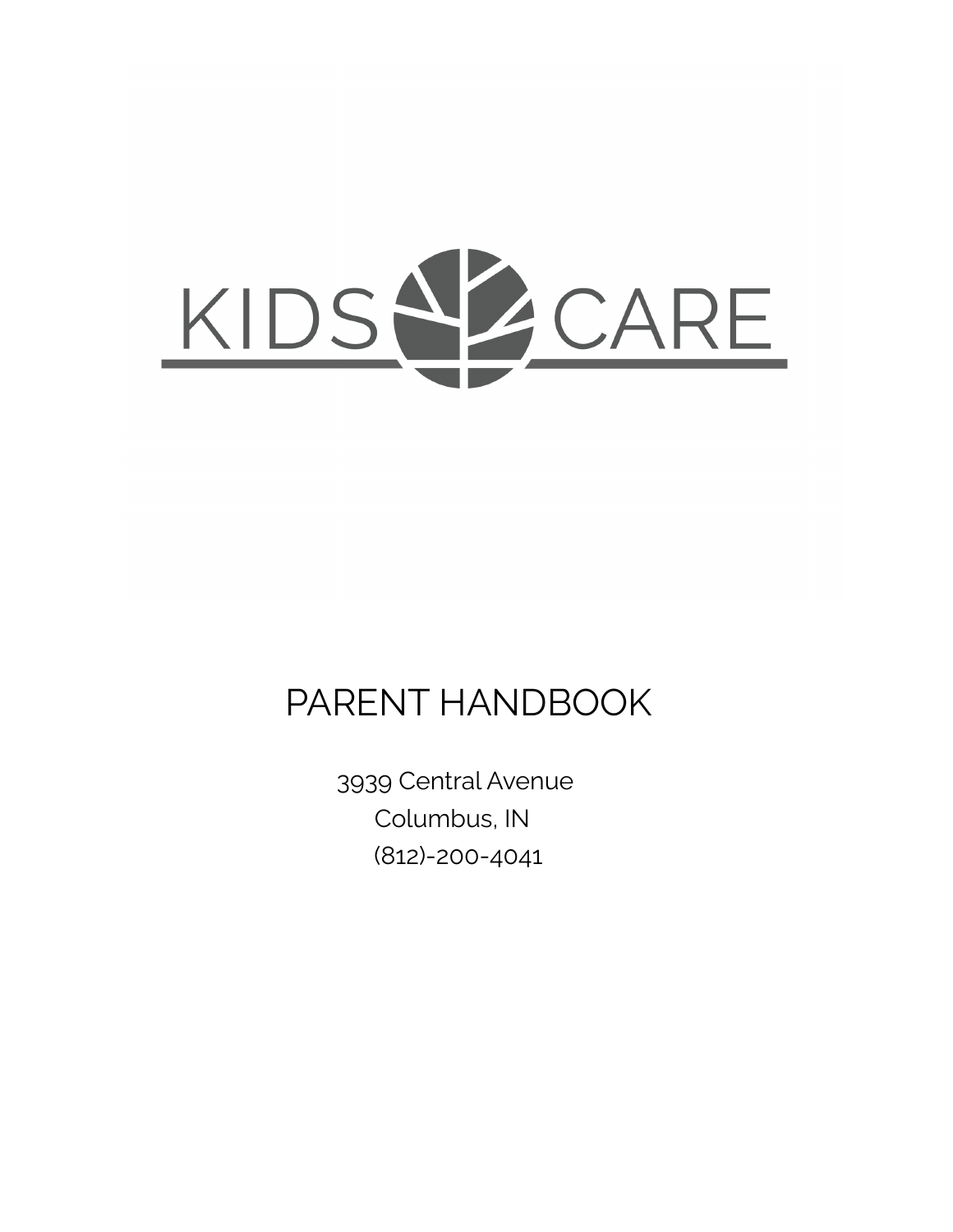## **TABLE OF CONTENTS**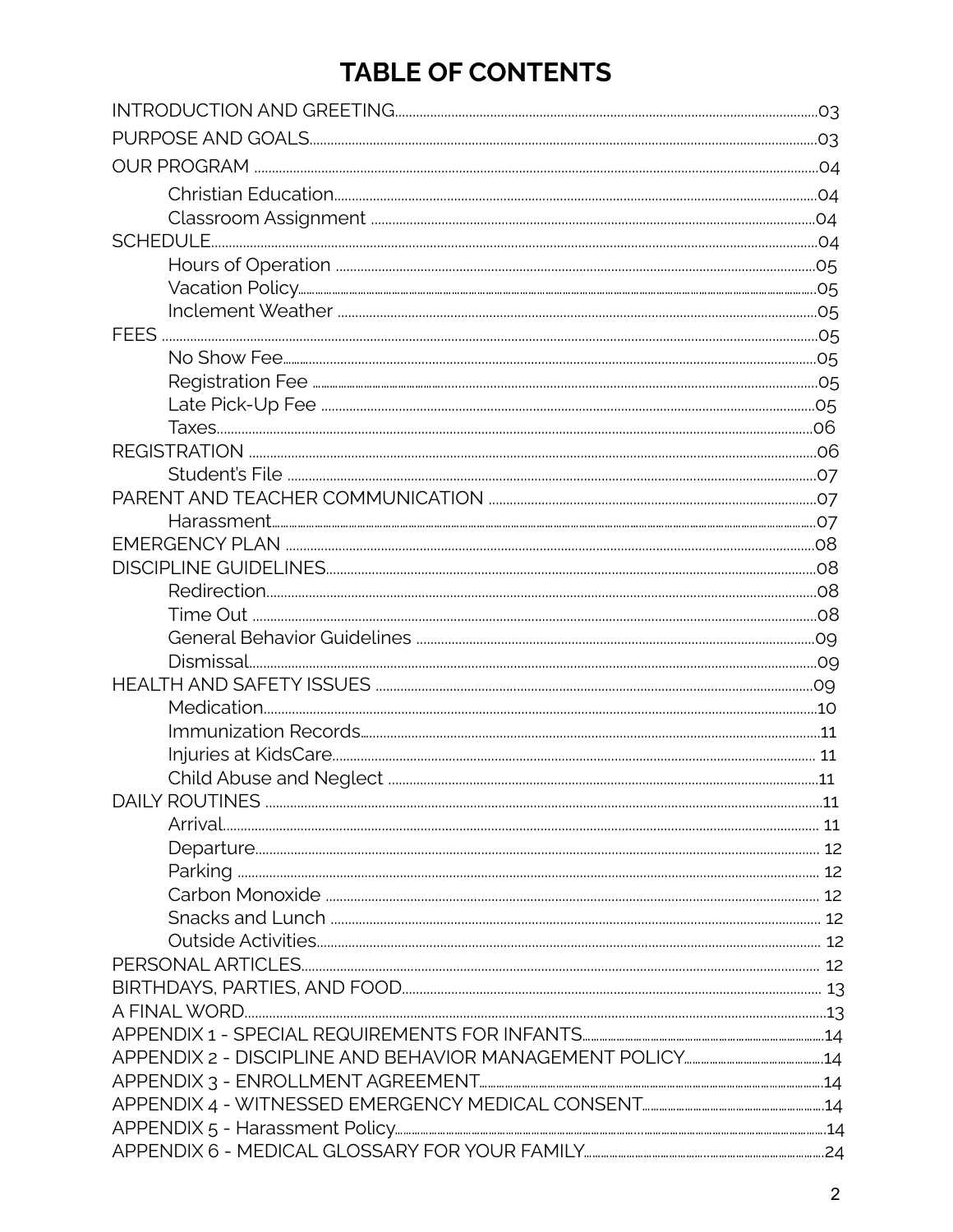# **INTRODUCTION AND GREETING**

Thank you for your consideration of Sanctuary KidsCare as a teacher for your child. We recognize the importance of this decision for parents as they seek to select an "away from home" environment for their child, which will be beneficial to your child's early development and educational growth.

Sanctuary KidsCare is a non-profit, tax-exempt program. The President of the board selects its Board of Directors. The board is responsible for overseeing all policies of Sanctuary Life.

We recognize how important it is for parents to be able to leave their children knowing that they will spend their time in a setting that gives every attention to their physical welfare, educational development, and spiritual needs.

Our goal is to provide the very best care and training available for your child in a Christian environment. As a part of our program we encourage you to discuss your child's growth and development with us. Continued communication between the home and Sanctuary KidsCare is vital for the development of a close relationship.

This handbook was designed as a means to share with you important information and policies of Sanctuary KidsCare. We invite you to read it and keep it available for future reference. Thank you once again for your trust in us to care for your child.

Please remember us in your prayers for the love and wisdom to care for your child.

## **PURPOSE AND GOALS**

We at The Sanctuary Church see our program for young children as an extension of our Christian Education Program and, therefore, incorporate in our program the basic concepts of the Christian faith. We emphasize growth in all areas of a child's life spiritual, physical, mental, and emotional - as a continuous, interrelated process. We offer a Christian atmosphere in which your boys and girls can know themselves as children of God.

To achieve our goals, we believe that the teaching methods and techniques used must be based on a proper understanding of child development and the teaching of the Bible. We pledge that our staff will constantly work to foster good attitudes in children by positive example.

Under the leadership of qualified teachers, our classes will include a balance of activities; creative artwork, music, outdoor play, conversations, story times, dramatic plays, and group activities. Each child will be encouraged to grow in independence, spiritual and social development, and the development of his or her own unique talents and abilities.

> The Sanctuary Church Sanctuary Life Board of Directors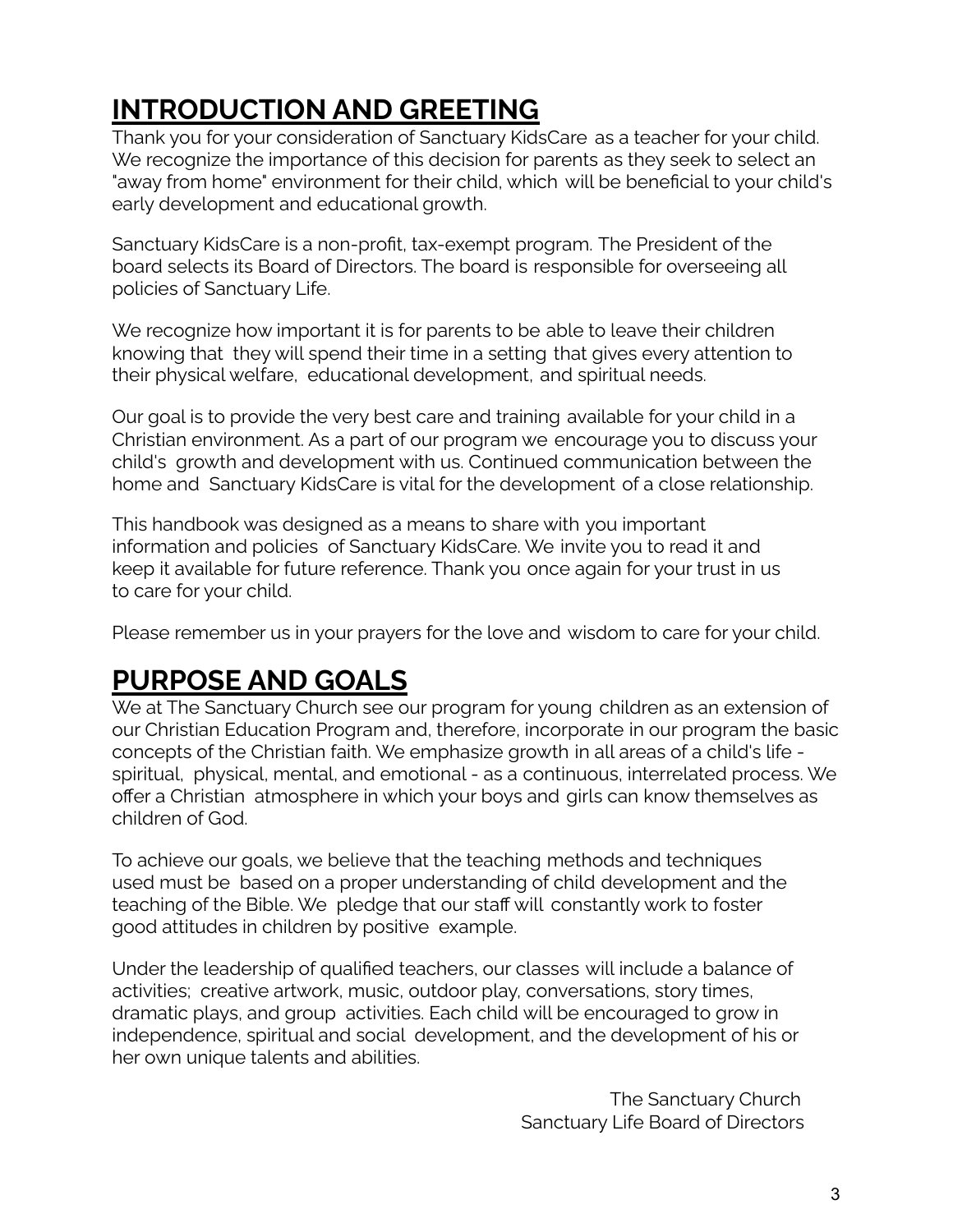## **OUR PROGRAM**

Sanctuary KidsCare is designed to teach each child what he or she is ready to learn. It is customized so that the needs of each child can be met. The same curriculum areas are used for all ages, but the experiences provided expand as the child grows and develops.

- During free play activities, children have the freedom to choose activities and playmates.
- Periods of active play are followed by periods of relative quiet and rest.
- There is balance between self-directed and adult-guided activities.
- There are opportunities for group experiences, one-to-one interaction experiences, and opportunities for being alone.
- Children are encouraged to participate in activities, but are not forced to do so. ∙ There are outdoor activities daily, weather permitting. Vigorous indoor activities are provided when children cannot go outdoors.

## **Christian Education**

Emphasis on Christian education is an important part of each day's activities. A morning devotional, inspirational stories, and songs will be included daily. Children will be taught Christian principles through these instructional periods as well as through example.

## **Classroom Assignment**

Sanctuary KidsCare provides care for children birth to kindergarten. We have 3 different classrooms in which children are divided into age appropriate groups. Upon registration, your child will be placed in a room that will best meet his/her needs. Once your child is placed in a classroom, they will not move into another room until the beginning of the next school year.

Please understand that we do have specific requirements for several of our classrooms, and we do adhere to preset age limitations. While we do understand that many parents feel their children are ready to move on to the next stage early, please do not ask us to make an exception to our policy. Placing younger children in an older classroom is neither safe nor an advantage when learning age appropriate life skills.

## **SCHEDULE**

Sanctuary KidsCare follows its own calendar. When BCSC schools are closed for any reason, Sanctuary KidsCare may be open or closed depending on our own calendar. We will be closed for the following days every year:

- New Year's Day
- Memorial Day
- Independence Day
- Labor Day
- Thanksgiving & Friday After
- Christmas Week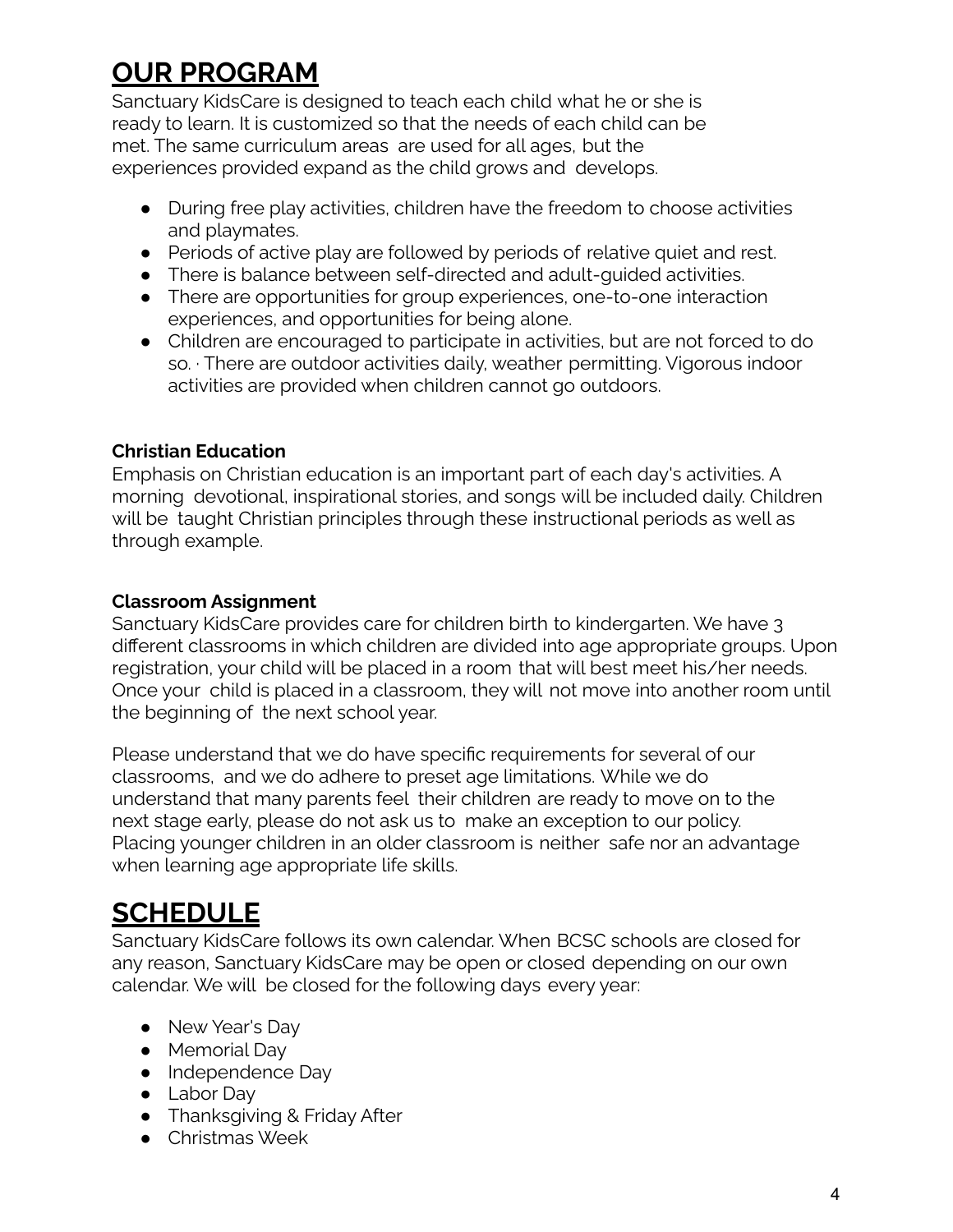## **Hours of Operation**

Open daily from 7:00 am to 6:00 pm.

### **Vacation Policy**

We allow for two weeks of vacation from January to December. Vacation time can be taken in one or two week segments. All other weeks missed must be paid in full. A vacation notification form needs to be turned into the director two weeks prior to the scheduled vacation.

You may leave a message on our answering machine at any time. You may also e-mail schedule changes. Our e-mail address is jv@sanctuarykids.care. Your promptness in notifying us of absences enables us to fulfill last minute requests for others. After 30 days of inactivity, you will lose your spot.

### **Inclement Weather**

In the event of inclement weather, closings and delayed openings will be published through our Facebook Page (Sanctuary KidsCare) , text message, and parent app.

## **FEES**

As a non-profit organization offered at the Church, every effort will be made to keep weekly rates as low as possible while maintaining a quality program. The Sanctuary Life Board of Directors, selected by the President of the board, is responsible for setting the daily rates.

Please refer to the fee chart for our rates. We will use the same pay scale for all classrooms.

It is our policy that all balances are paid in full by Friday of each week. If it becomes necessary to send you a bill, we will add a \$20.00 billing fee to your account. If the problem is not addressed immediately, your use of Sanctuary KidsCare as a childcare provider may be suspended until your balance is paid in full.

Please make all checks payable to Sanctuary Life. If you choose to pay with cash you may put the cash in an envelope. On the envelope please write your name and the amount of cash enclosed. If the envelope is not properly marked, you may not receive credit and these funds will be considered a donation. The drop box for checks and cash is located on the wall by the main lobby women's restroom.

### **Registration Fee**

Upon reregistration, all families will be required to pay a nonrefundable \$75.00 registration fee per child or \$100.00 per family for those with multiple registered children. We will not hold your spot until this fee has been paid.

### **Late Pick-Up Fee**

All children must be picked by our designated closing time of 6:00 pm. Parents arriving after 6:00 pm will be accessed late fees based on the following schedule: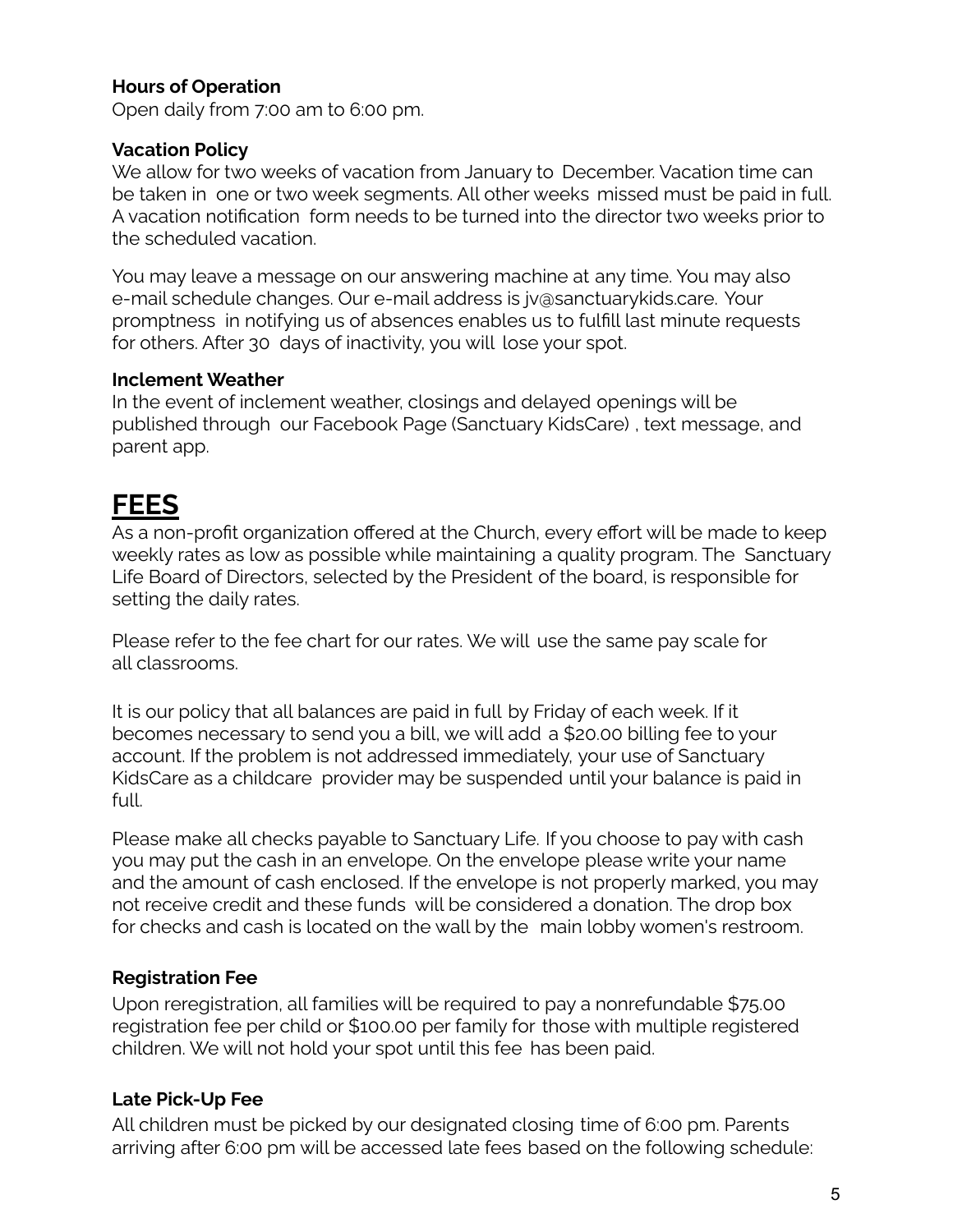First Late Pick-Up: Excused Second Late Pick-Up: \$10.00 per 10 minutes Third Late Pick-Up: \$15.00 per 10 minutes Fourth Late Pick-Up: \$20.00 per 10 minutes

After the fourth late pick-up, your child's enrollment in KidsCare will be reviewed by the Board of Directors.

## **Taxes**

By the end of January, we will issue year end tax statements for your child care fees.

## **REGISTRATION**

Registration will be held in May of each year. However, we will register children throughout the school year as space becomes available. Children will be placed in a classroom at the time they register and generally do not change classrooms until the following school year.

Children currently enrolled in our program, and siblings who are not currently enrolled, along with Sanctuary Church members, will be given priority for registration. The annual non-refundable registration fee is \$75.00 per child or \$100.00 per family.

Upon registration, families are expected to attend KidsCare on a regular basis. We strongly recommend attending KidsCare as many days as possible as we charge by the week regardless of days attended. Furthermore, one or two days a week rarely works well for kids adjusting to new surroundings.

### **Student's File**

The Sanctuary KidsCare office creates a file for each child at the time of registration. The following information is maintained in your child's file.

- 1. Application
- 2. Names and phone numbers of all persons authorized to pick up your child.
- 3. Current immunization record.
- 4. Physical evaluation form signed by a Doctor
- 5. Enrollment Agreement
- 6. Medical Release Agreement
- 7. Parent's Handbook Receipt Acknowledgement
- 8. Safe Transportation of Food Agreement
- 9. Safe Sleep Agreement (age appropriate)
- 10. Daily Needs Form

Your child's file must be kept up to date at all times. Please inform the Director of any changes in your child's permanent record. Please ensure all information remains current and up to date, especially addresses, telephone numbers for work and home, and pick up authorization lists.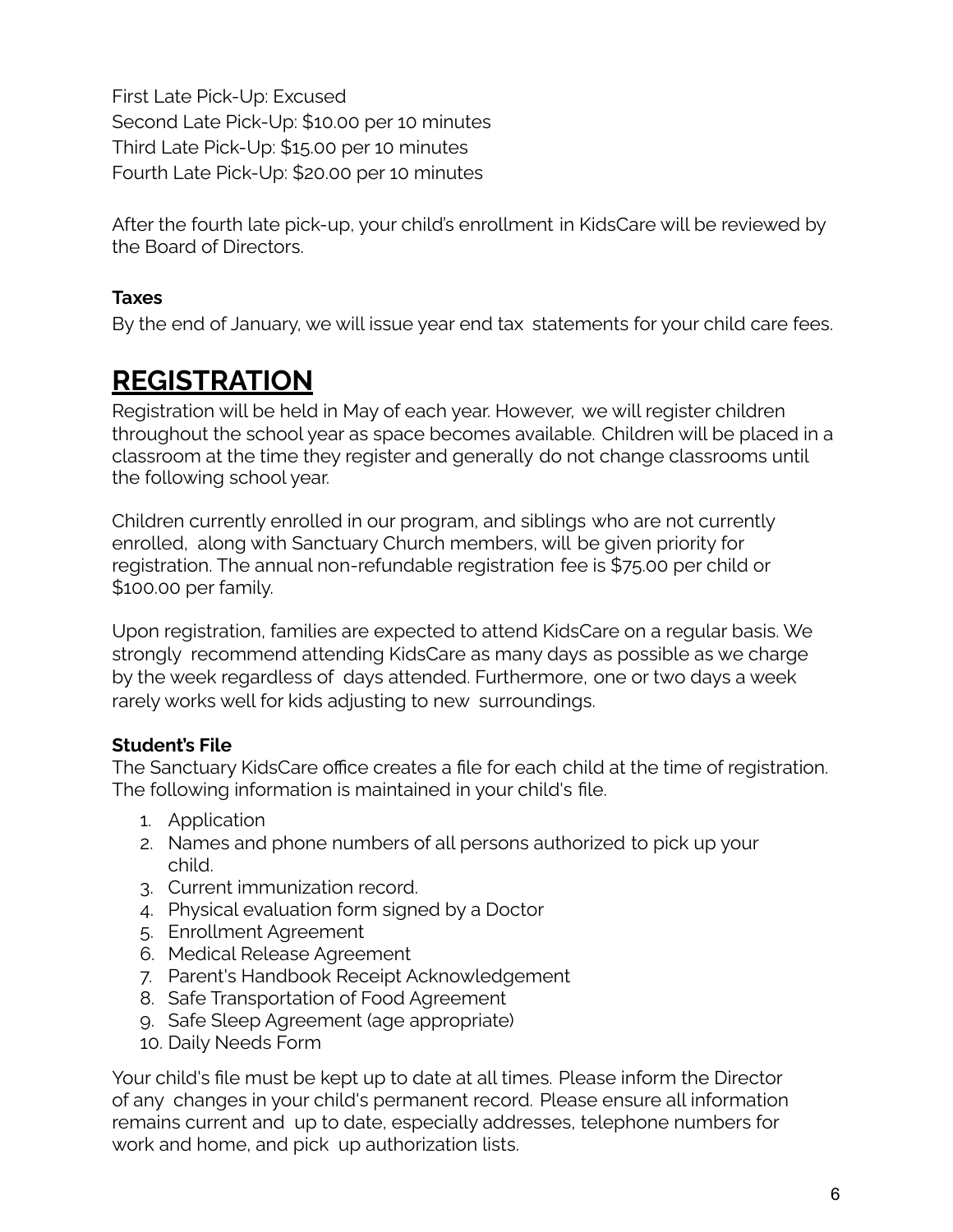# **PARENT AND TEACHER COMMUNICATION**

Mutual understanding and cooperation between parents and teachers are an essential ingredient of a successful program. In order for our program to be truly effective, there must be reinforcement at home. The parents who share the experience with their children at home will find the learning more permanent and the experience more enjoyable for themselves and their children. To help keep you informed of your child's daily activities, each classroom has a calendar posted with the weekly theme, along with the class schedule.

Good communication is also key to a successful relationship between parent and teacher. Please feel free to set a parent/teacher conference at any time throughout the school year to discuss your child's progress and behaviors in the classroom.

Mutual respect between parent and teacher is also important. Parents are requested not to distract the teacher from their duties when dropping off or picking up your child. Children are subject to immediate dismissal if a parent shows disrespect, uses insulting words or actions, or displays acts of violence toward any employee.

## **Harassment**

Sexual harassment means any conduct, comment, gesture or contact of a sexual nature:

- That might reasonably be expected to cause offence or humiliation.
- That might reasonably be perceived by an individual as placing a condition of a sexual nature on that person to adversely affect or interfere with achievement, employment or promotion.

Sexual harassment is any unwanted, uninvited remarks, gestures, sounds or actions of a sexual nature that make you feel unsafe, degraded or uncomfortable. It creates an intimidating, hostile or offensive environment.

- Some examples are:
	- Unwanted, welcome physical contact such as touching, grabbing or patting.
	- Rude jokes or suggestive remarks of a sexual nature.
	- Demeaning nicknames like "chick", "sexy", "stud" or "babe".
	- Cat calls, rating or embarrassment whistles.
	- Sexually insulting remarks about race, culture, ability or class. ○ Stalking.
	-
- Should the alleged harasser be a daycare parent and the sexual harassment be directed toward an employee, placement student or volunteer of the daycare the Supervisor (if the complainant is the Supervisor, an appointee will be chosen from the organization's Board of Directors) will examine the facts of the complaint by speaking with the complainant and the alleged harasser directly.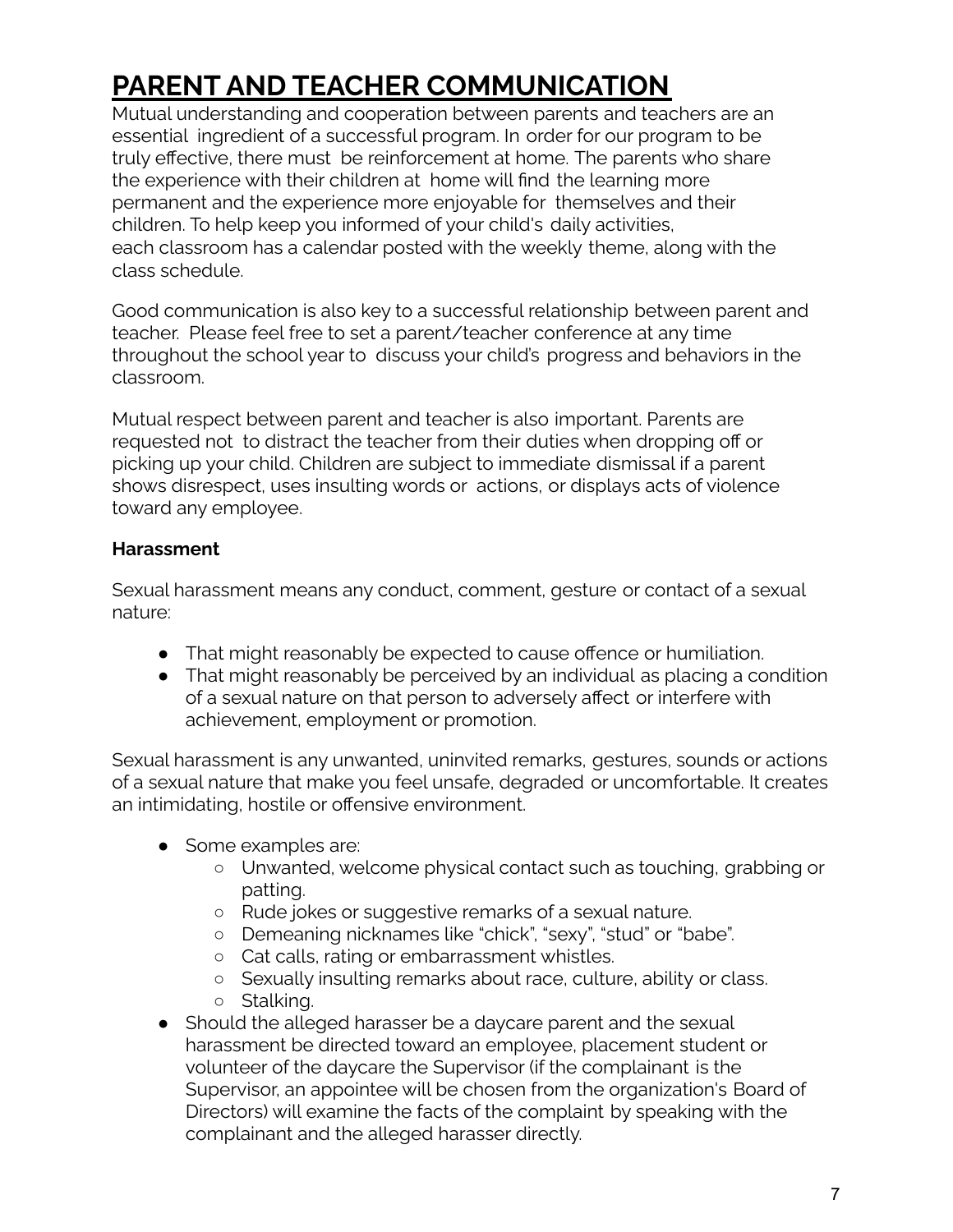At the discretion of the Supervisor in consultation with the Board of Directors, should it be deemed appropriate in relation to the severity of the situation:

- A written warning may be issued to the alleged harasser immediately following the first incident, stating that daycare services will be terminated should any further alleged harassment continue; or
- Should it be determined that it is in the interests of the safety and welfare of the staff and children, the alleged harasser may receive immediate written termination of daycare services.

See Appendix 5 for a more detailed harassment policy.

## **EMERGENCY PLAN**

Sanctuary KidsCare meets all of the Indiana State guidelines for Health and Safety. Included in those guidelines are fire and severe weather evacuation plans. Plans for each are posted throughout the church. Please see those posting or stop by the office to receive a copy.

Should an emergency arise which causes us to close immediately, we will safely walk all of the children to the Silver Oaks Health Campus , located at the corner of Chapa Drive and Central Avenue. We will notify parents of such an emergency through personal phone calls, Facebook, and the local radio station and newspaper. Parents will be asked to pick their children up immediately.

## **DISCIPLINE GUIDELINES**

The discipline policy consists of the following: Re-direction, warning, and time out. This discipline policy shall be implemented by all employees on the premises.

### **Redirection**

Our primary form of discipline is redirection. Redirection generally works well with our younger children. For example, if two children are arguing over the same toy, teachers can often offer a different toy to one or both children and the disagreement is forgotten.

## **Time Out**

Time Out is removal of the child from the group for a short period of time. Time Out - utilized for children ages three and up – is used in a situation in which the child is misbehaving and has not responded to redirection or verbal warnings. The Time Out space is located away from the classroom activity but within the teacher's sight. During Time Out the child has the opportunity to think about the misbehavior which led to his/her being removed from the group. After a period of no more than 5 minutes, the teacher will discuss the incident and appropriate behaviors with the child. When the child returns to the group, the incident is over and the child is treated with the same affection and respect as the other children. If TimeOut is not having the desired effect, the child will be sent to talk to the Director. If we continue to have discipline problems, suspension may be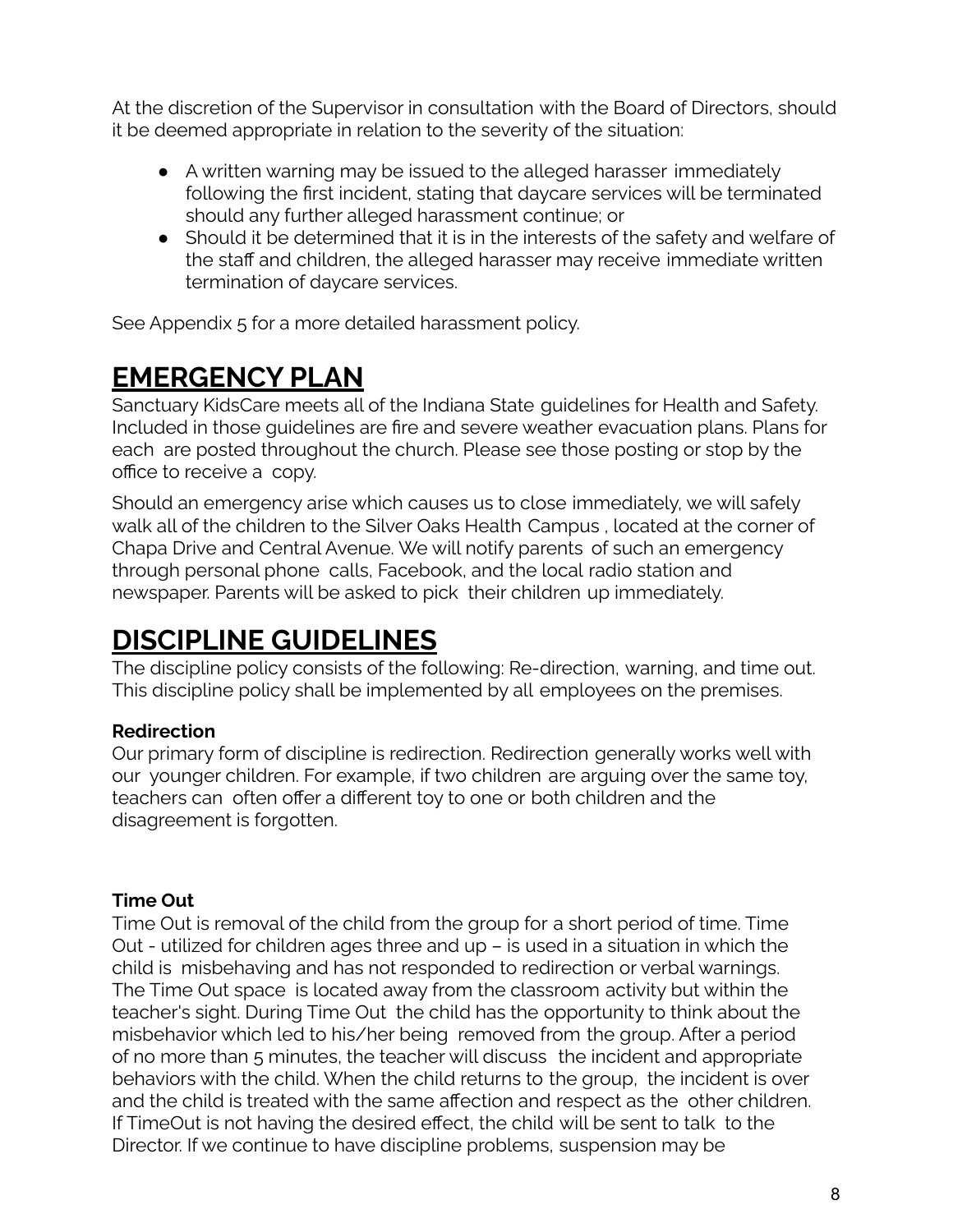considered.

## **General Behavior Guidelines:**

## **1. No Unruly Behavior**

Example: excessive loudness, spitting, throwing food, etc. BE KIND TO OTHERS.

## **2. No Vandalism**

Example: destruction of church property, or another student's or the teacher's property. APPRECIATE WHAT YOU AND OTHERS HAVE

### **3. No Physical Violence Toward Others** Example: kicking, hitting, or biting of students or teachers, or throwing things. KEEP YOUR HANDS AND FEET TO YOURSELF.

- **4. Stay With Your Group** Example: leaving your group without permission at any time. HARM COULD COME TO YOU.
- **5. No Use of Bad Language** This includes body parts and profanity. USE KIND WORDS.

## **Dismissal**

The Sanctuary Life Board of Directors establishes the policy regarding dismissal. It is the responsibility of the Director to ensure that this policy is adhered to both accurately and fairly. It is the responsibility of the Director to decide if a student will be dismissed.

There are a variety of reasons for a child's dismissal from the program, such as failure to follow policy as stated in this handbook, failure to keep the child's financial account up to date, or repetitive misbehavior. Every reasonable effort will be made to avoid dismissing a child.

Prior to dismissing a child, we may call a parent and ask that they pick their child up for the day if the child is having an unusually bad day. An unusually bad day may include biting more than 2 times, repeated hitting, pushing, or fighting with friends, and/or disregard for redirection from staff. While we understand that it is not ideal to pick a child up early, we see it as a necessary step to encourage positive behavior by the child, seek behavior modification help from the child's parent, and protect fellow classmates.

In the case of dismissal for behavior, both the staff and Director work to manage a child's behavior. Normal methods of behavior management are not always effective. In such a case, we will recommend several agencies to the child's parents that can assist them with controlling their child's behaviors. Unless the safety of the child or other children is involved, parents will be given two weeks notice when their child's behavior requires dismissal.

## **HEALTH AND SAFETY ISSUES**

If your child becomes ill while at Sanctuary KidsCare, the parent(s) will be contacted to pick up your child. Once the staff has made a determination, based on our policy,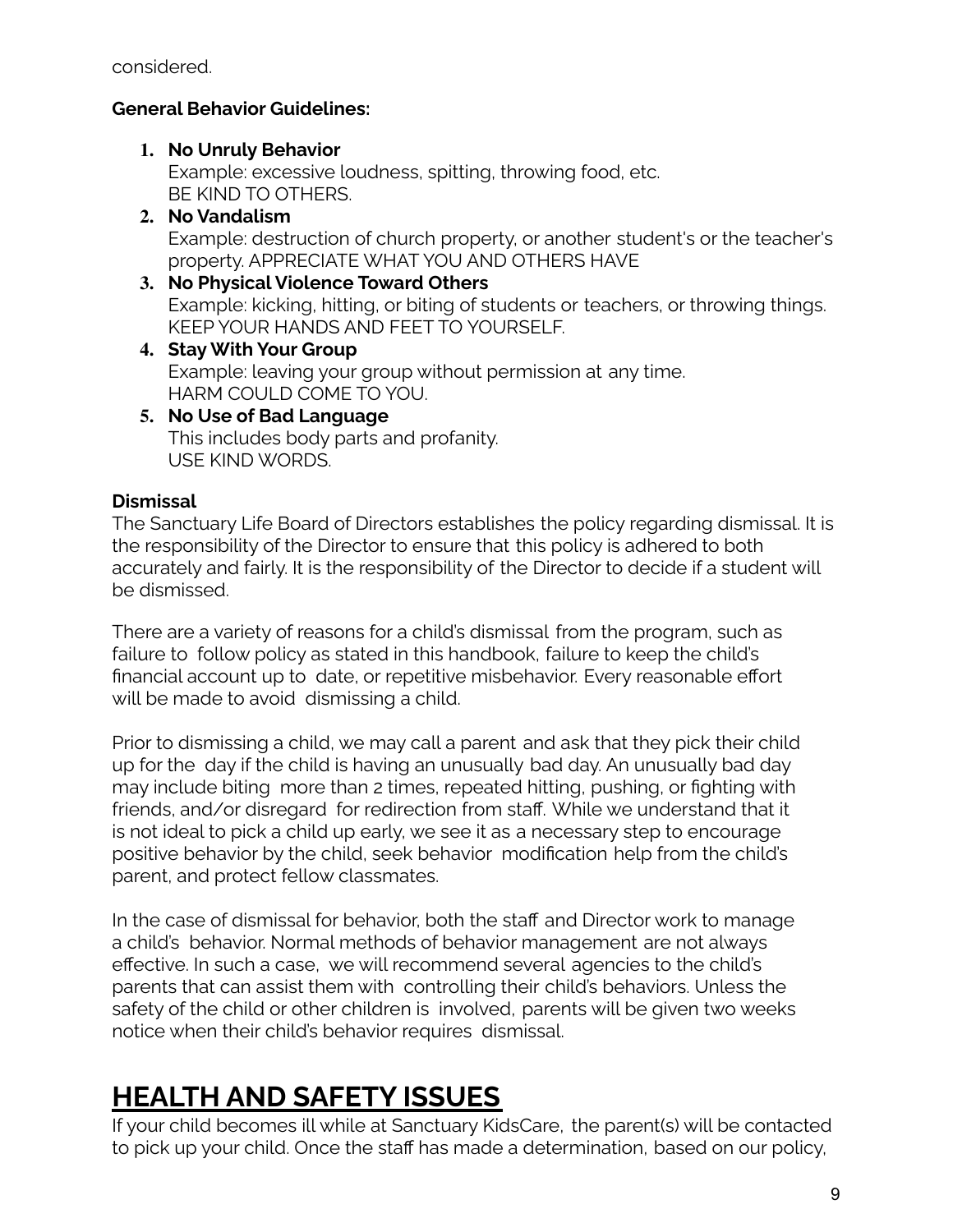that it is necessary for your child to leave we ask that you respect that decision. You will be contacted to pick up your child if they have a fever, diarrhea, vomiting, a rash, eye drainage, head lice (including nits), or any other noticeable sign of illness.

Please be considerate of your child and the other children. Keep your child at home if symptoms of illness have occurred. If your child has a contagious illness, please inform us as soon as you are aware so that we can inform the other parents. The staff will notify parents of children who have been exposed to a contagious illness. We will also notify all families in the event a staff member exposes children to a contagious illness.

Your child must stay at home or go home if he/she has any of the following:

- A temperature of 100.4 degrees or higher. Keep the child at home until the temperature has been normal for 24 hours, without medication. A child cannot be medicated with fever reducing drugs (e.g. Tylenol, etc.) and come to or remain at school.
	- Severe cold with sneezing and excessive nasal drainage.
	- Diarrhea. The child may return when there are no symptoms for 24 hours.
	- Vomiting. The child may return when there are no symptoms for 24 hours.
	- Rashes that have not been diagnosed by a physician.
	- Conjunctivitis: an eye infection commonly referred to as "pink eye." The child should not return to school for 24 hours following the beginning of treatment.
	- Any contagious disease, such as Chicken Pox, Mumps, Rubella, or Roseola.
	- Strep Throat. Following diagnosis, the child should not return to school for 24 hours following the beginning of treatment.
	- Lice. The child may return to school following treatment if no nits are present.
	- Skin lesions that are oozing or draining, such as impetigo
	- Herpes lesions (commonly called "cold sores") around the mouth or on the hands.

If your child does not feel well but doesn't have obvious symptoms, please do not bring them. If your child has any contagious disease you must not bring them. By helping us observe good health practices, you will be protecting your child and other children. We appreciate your cooperation in this serious matter.

Please have a back-up plan in place should Sanctuary KidsCare be unable to care for your child due to their illness or an unforeseen emergency which would require us to be closed.

## **MEDICATION**

We will not administer any type of medication (prescription medication included) to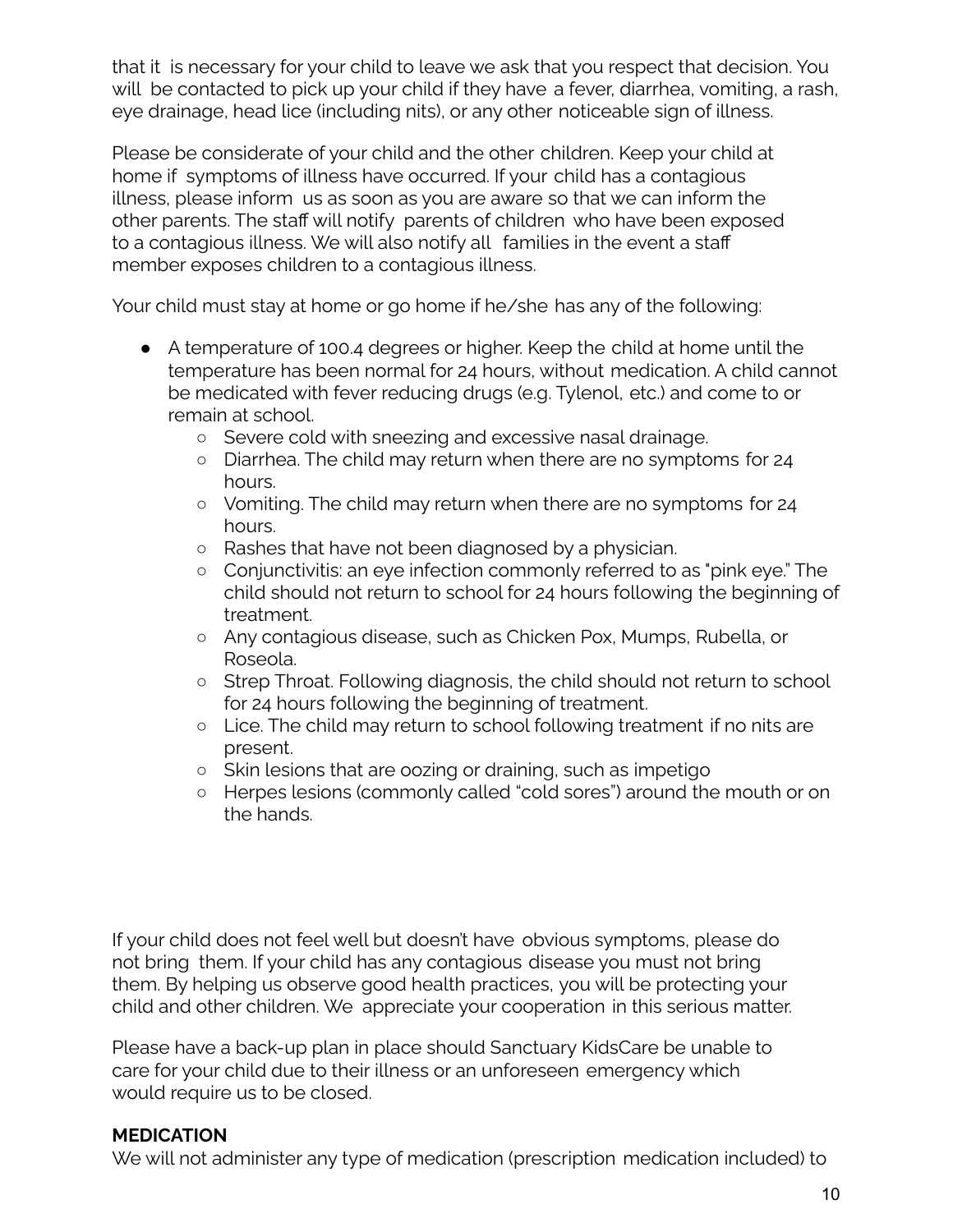children without a doctor's note specifically explaining and instructing time and dosage. You may refer to our

attendance policy regarding sick children if you are unsure about sending your child to school due to illness.

### **IMMUNIZATION RECORDS**

Sanctuary KidsCare is required by the State to keep a current copy of every child's immunization records on file. Please be sure to give us an updated record each time your child receives immunizations. If your child is not fully vaccinated for their age or actively in the process of becoming fully vaccinated, he or she will not be allowed to attend.

## **INJURIES AT KIDSCARE**

If your child is injured while at Sanctuary KidsCare, the teacher and Director will determine the need to contact the parent. We will not call the parents for each scratch or bump, but will contact parents if we feel additional medical treatment may be required. Any time a child's teeth become loose we will contact the parent and they determine what action they wish to take.

Sanctuary KidsCare keeps a current witnessed Emergency Consent form for each child. This is in case your child needs medical treatment and we are unable to contact you immediately. In case of an emergency requiring medical attention, your child will be transported to the hospital by the most appropriate means while the parents are being contacted. A staff member will remain with your child until you arrive.

## **CHILD ABUSE AND NEGLECT**

According to Indiana law, teachers are required to report suspected cases of child abuse or neglect. If such cases arise, the alerted staff member will report to the Director. The Director will then notify the Child Protective Services Unit of the Department of Social Services. The parents will not be given advance notification.

## **DAILY ROUTINES**

## **Arrival**

Parents should accompany their child to their classroom door and ensure the teacher acknowledges his or her arrival. Please do not enter the classroom. Please make an effort to drop older children off first. After your child has been dropped off, please do not linger around the classroom. This may distract your child and the teacher from the class. Please sign your child in and out each day on the ipad.

If your child brings their lunch to school, they will need to place their lunch box in the basket outside their classroom door upon arrival. The lunches will be put into the refrigerator shortly thereafter.

Please do not send breakfast or sippy cups in with your child. Also, children should not bring toys from home into their classrooms. It is often hard for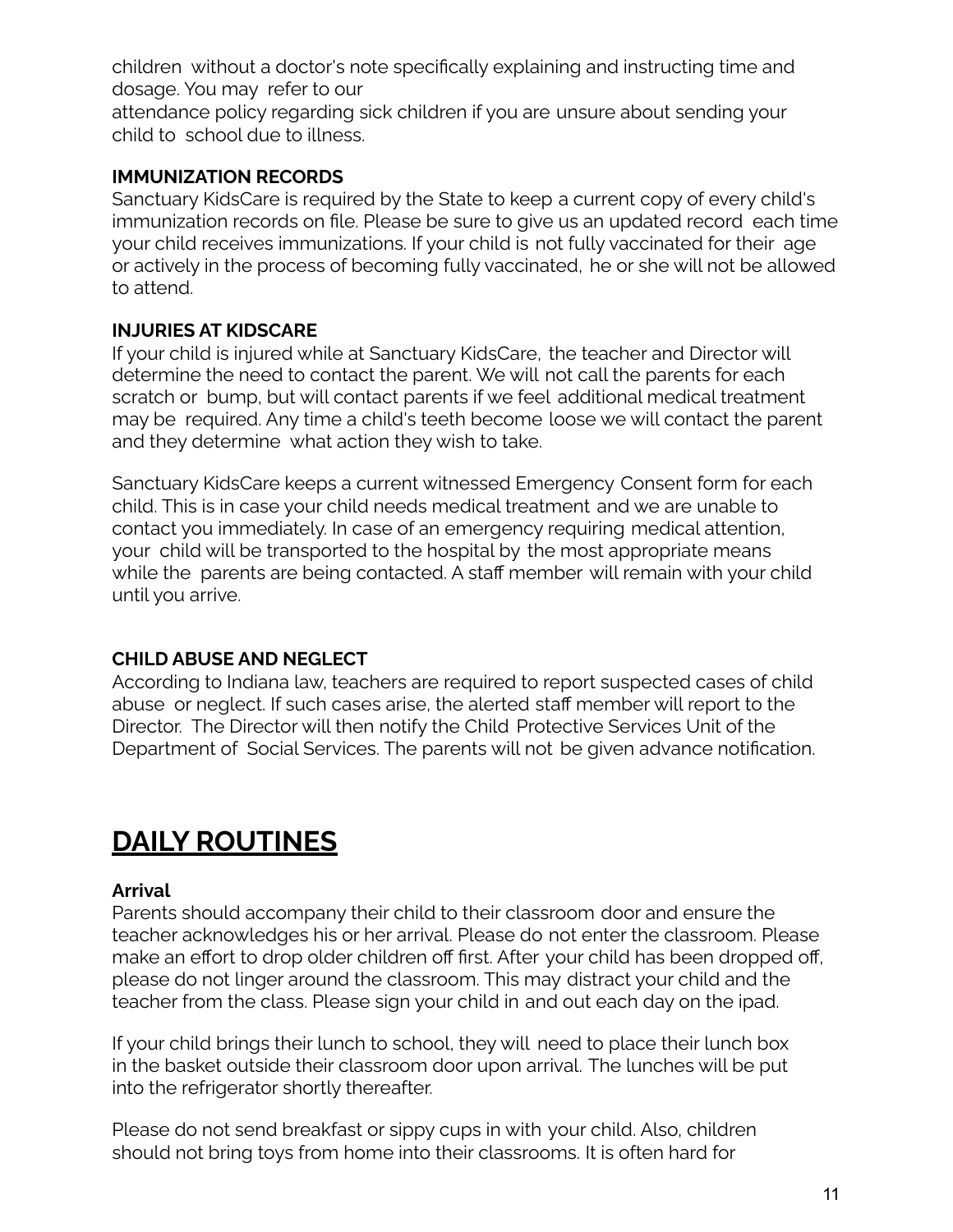children to share their toys and they are easily lost in the classrooms.

## **Departure**

Parents must designate on their enrollment application who is authorized to pick up their child. If there is a change of plans regarding your child's departure, the Director must be notified prior to pick up. Your child will not be allowed to leave with anyone without parental permission and proper identification.

## **Parking**

Please park in the parking lot and walk your child into the building using the sidewalk and main doors. If you use the circular drive, please park on the far right side of the drive, and unload your child from the right side of your vehicle. The left lane is for pulling out and passing only. This should keep children from running in front of moving vehicles. Do not park in the left lane.

Please be aware of children and drive carefully.

## **Carbon Monoxide**

Do not leave your car running when you park to pick up or drop off your child. Not only is this a code violation with the State of Indiana for childcare ministries, it is also a safety concern. Carbon monoxide from vehicles left running enters the building and poses a health threat to our children and staff.

## **Snacks and Lunch**

Sanctuary KidsCare will provide all snacks for the children each day.

If you would like to bring a special snack for a birthday, you need to coordinate it with the lead teacher. Due to state regulations, we are unable to serve homemade snacks.

Please pack your child an easy-to-eat lunch! All lunches are refrigerated in the morning. Heating of lunches is available in the infant room only. While shopping for your child's lunch box, please keep in mind that we have very limited refrigerator space, so smaller is better. All lunches must be clearly labeled with your child's name.

We strongly encourage healthy lunches for all of our children.

If you forget your child's lunch, we will notify you to bring in a lunch before our 11:30 lunchtime. We will not provide lunch for missing lunches.

## **PERSONAL ARTICLES**

**Clothing**: Children are busy at play during the day and should dress appropriately. Comfortable play clothes are preferred. Children may not wear flip-flops, sandals, or soft soled shoes. This type of shoe makes outside play dangerous. Please be certain to put your child's name on their coats, jackets, and sweaters.

**Jewelry**: Children should not wear jewelry due to safety concerns. Jewelry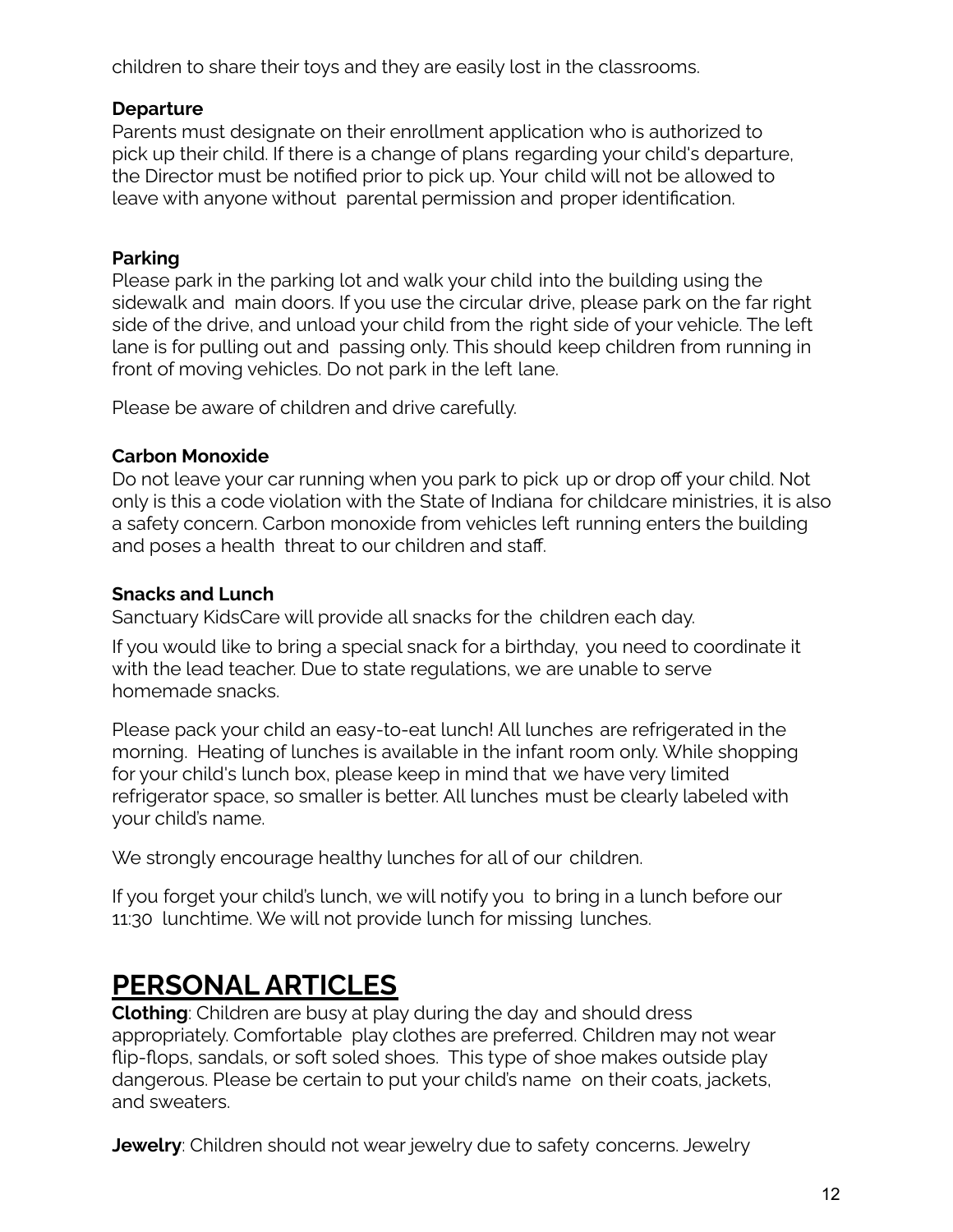deemed unsafe will be removed and brought to the office for the parent to pick up. Sanctuary Life is not responsible for any jewelry brought to school.

**Toys**: Toys are provided and should not be brought from home. "Show-And-Tell" days will be announced by your child's teacher and only on those days may your child bring a favorite toy. No weapon toys of any type will be permitted.

**Weapons**: No weapons of any type are allowed on the property. Parents, children, and staff are required to obey this policy.

**Miscellaneous**: Children should not bring any small items, money, or gum.

## **BIRTHDAYS, PARTIES, AND FOOD**

Parents may wish to contribute a simple morning or afternoon snack to celebrate their child's birthday. Please notify your child's teacher in advance if you wish to do this. Note that the Health Department requires all foods must be prepackaged - no homemade snacks are allowed to be served to the children.

Party experiences will be planned during the year to celebrate various holidays. You may be given an opportunity to contribute to these parties. For additional information, please contact the Director.

# **A FINALWORD**

Sanctuary KidsCare staff takes pride in the care we provide for your young child. Due to our excellent child-staff ratio, you can be assured that your son or daughter receives individual attention during the day. Our teachers are carefully selected for their loving and responsible nature. Staff training helps them to grow in their understanding of the preschool age child. We know that you will appreciate their good work. Just as parents sometimes make mistakes, so may we. Please inform us of anything that gives you concern and we will make every effort to explain our policies or to rectify

any errors in judgment on our part. Above all, we ask that you keep Sanctuary Life and our staff in your prayers.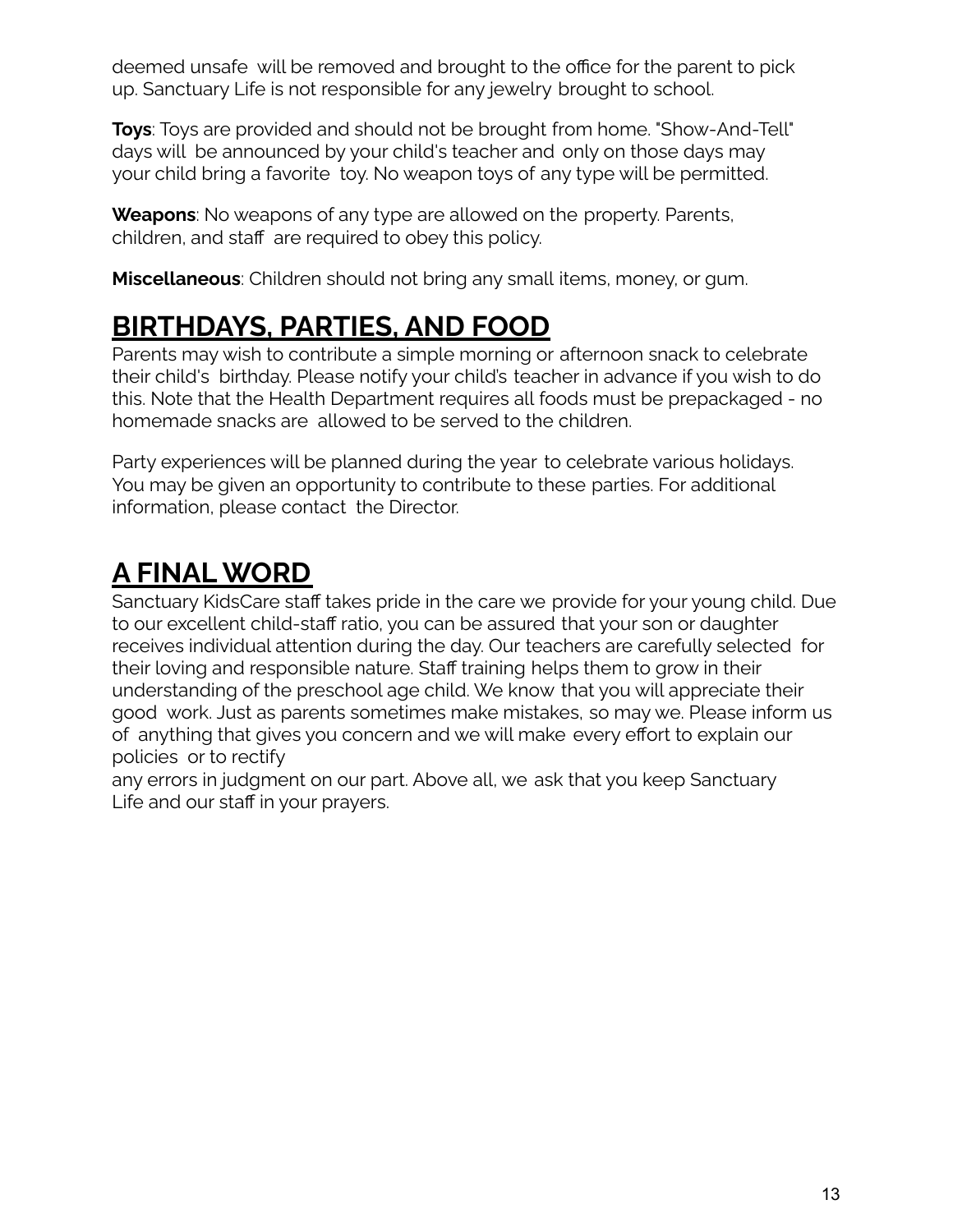### **APPENDIX 1 Sanctuary KidsCare Special Requirements Room 0**

- Label everything.
- Please keep a supply of items in your child's cubby in the classroom. We will let you know when you are running low on supplies. Keeping supplies in their classroom cubby will help you with getting ready in the mornings – no diaper bag to pack! – and will ensure that we always have the necessary supplies needed for each child.
- CUBBY SUPPLIES
	- Please send two or three appropriate ounces of water in bottles and equivalent formula powder so we can mix bottles as needed.
	- Diapers Must be in original packaging/sleeve
	- A change of clothing
	- Baby food as appropriate
	- Comfort items: pacifier, blanket, etc.
- Please let a nursery employee put your child's items in the refrigerator so that we may label and cover them to meet state regulations.
- After you have told your child good-bye, please do not come back in the room to check on him/her. You may ask another staff member to check for you.
- Tell the staff if your child has an allergy of any kind.
- Please complete the nursery information form that you received. This information will allow us to better care for your child. This information should be updated throughout the year as your child's needs change.
- We do not wake babies that are sleeping, and we do not keep children awake if they are tired.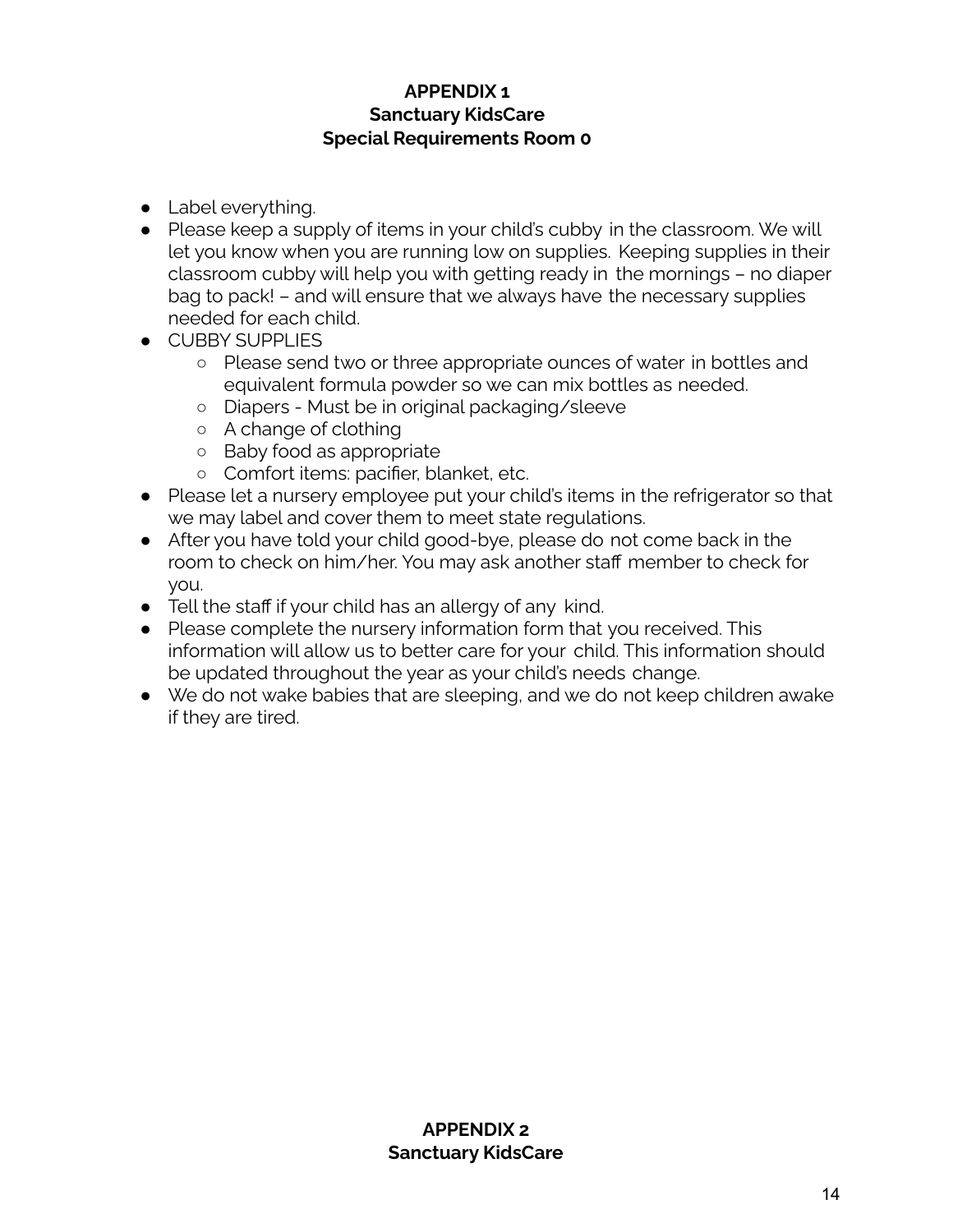Praise and positive reinforcement are effective methods of managing children's behavior. When children receive positive, non-violent and understanding interactions from adults and others, they develop good self-concepts, problem solving abilities, and self-discipline. Based on that belief, it is the expectation that all persons on the church premises will practice the following Discipline and Behavior Management techniques.

| 1. DO praise, reward, and encourage      | 1. DO NOT spank, shake, bite, pinch,    |
|------------------------------------------|-----------------------------------------|
| the children.                            | push, pull, slap, or otherwise          |
| 2. DO reason with and set limits for the | physically punish the children.         |
| children.                                | 2. DO NOT make fun of, yell at,         |
| 3. DO model appropriate behavior for     | threaten, make sarcastic remarks        |
| the children.                            | about, use profanity, or otherwise      |
| 4. DO modify the classroom               | verbally abuse the children.            |
| environment to attempt to prevent        | 3. DO NOT shame or punish the           |
| problems before they occur.              | children when a bathroom accident       |
| 5. DO listen to the children.            | occurs. 4. DO NOT deny food or rest as  |
| 6. DO provide alternatives to            | punishment.                             |
| inappropriate behavior.                  | 5. DO NOT relate discipline to eating,  |
| 7. DO provide the children with natural  | resting, or sleeping.                   |
| and logical consequences of their        | 6. DO NOT leave the children alone,     |
| behaviors.                               | unattended, or without supervision. 7.  |
| 8. DO treat the children as people and   | DO NOT place the children in locked     |
| respect their needs, desires, and        | rooms, closets, or boxes as             |
| feelings.                                | punishment. 8. DO NOT allow             |
| 9. DO ignore minor misbehaviors. 10.     | discipline of children by children.     |
| DO explain things to children on their   | 9. DO NOT criticize, make fun of, or    |
| level.                                   | otherwise belittle children's           |
| 11. DO use short supervised periods      | parents, families, or ethnic groups.    |
| (Time Out) for children over age 2.      | 10. DO NOT use corporal punishment      |
| 12. DO stay consistent in our Behavior   | 11. DO NOT physically restrain children |
| management Program.                      | unless absolutely necessary.            |

### **APPENDIX 3 Sanctuary KidsCare Enrollment Agreement**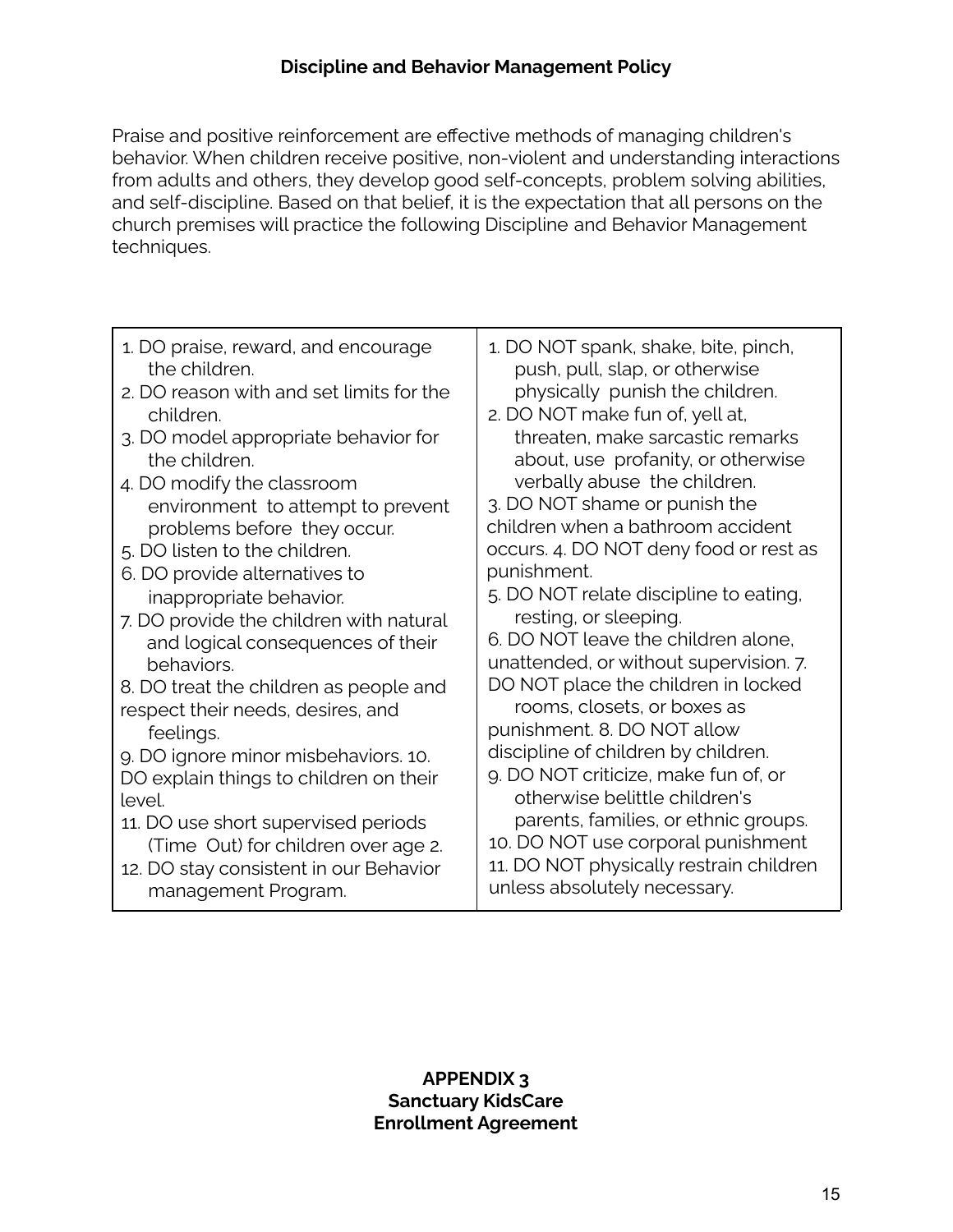To ensure that parents understand the enrollment policies of the school, we ask that you read the following information and sign this form indicating your agreement and understanding of the policies set forth.

- 1. Upon enrollment, a handbook will be furnished to each family that will include general regulations and procedures. I have received a copy of the handbook and acknowledge the discipline policy of Sanctuary KidsCare.
- 2. I have read through and agree with the Discipline and Behavior Management Policy.
- 3. I hereby agree that The Sanctuary and Sanctuary KidsCare staff are released from liabilities arising from illnesses that may be contracted by my child while on the premises of The Sanctuary. I fully realize that my child may be subject to communicable diseases.
- 4. Sanctuary KidsCare is not responsible for the loss of personal property whether the loss occurs from theft, fire, or any other cause.
- 5. Sanctuary KidsCare admits children of any race, color, and national and ethnic origins to all the rights, privileges, programs, and activities generally recorded or made available. It does not discriminate in the administration of the personnel or educational policies, admission policy, or any other programs.
- 6. As a parent, I agree to bring any and all questions and criticisms to the person most directly involved. If I have concerns regarding the care or program provided to my child, I agree to make those concerns known to the teacher. If a satisfactory conclusion is not reached, I will contact the Director and, if necessary, the Sanctuary Life Board of Directors. If, for some reason, my child seems unhappy or I am dissatisfied with the service rendered, I agree to withdraw my child with no refund.

I HAVE READ THIS ENROLLMENT AGREEMENT. BY SIGNING THIS AGREEMENT, I AM INDICATING MY AGREEMENT WITH & SUPPORT OF THE POLICIES AS STATED IN THE STUDENT HANDBOOK.

Parent/Guardian Signature Date Parent/Guardian Signature Date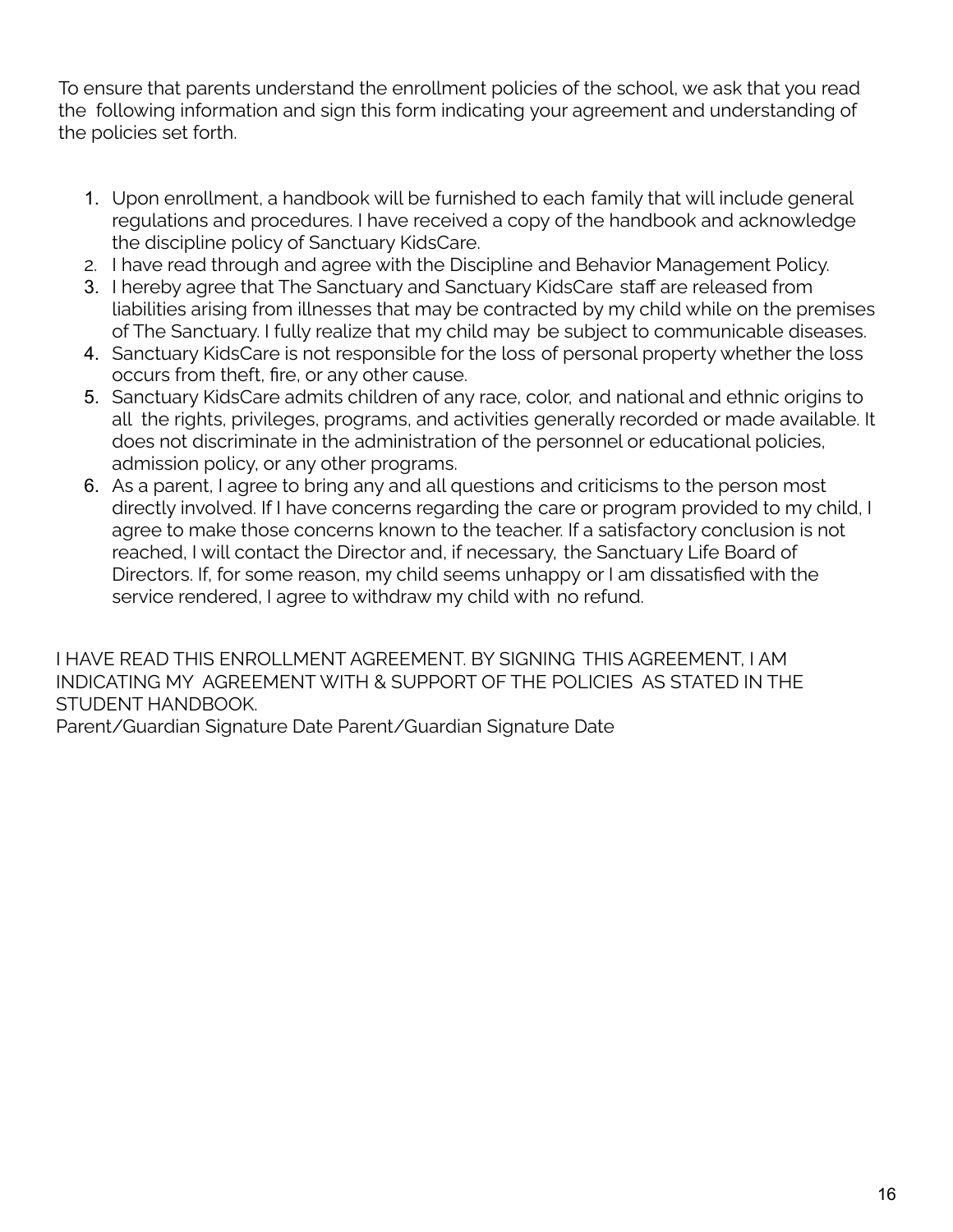#### **APPENDIX 4 Sanctuary KidsCare Witnessed Emergency Medical Consent**

Child's Full Name \_\_\_\_\_\_\_\_\_\_\_\_\_\_\_\_\_\_\_\_\_\_\_\_\_\_\_\_\_\_\_\_\_\_\_\_\_\_\_\_\_

Date of Birth \_\_\_\_\_\_\_\_\_\_\_\_\_\_\_\_\_\_\_\_\_\_\_\_\_\_\_\_\_\_\_\_\_\_\_\_\_\_\_\_\_

This form allows parents and guardians to authorize the provision of emergency treatment for above named child who becomes ill or injured while under program authority when parents or guardians cannot be reached. I agree to pay all costs and fees associated with the emergency medical and/or dental treatment for my child as authorized under this consent.

In the event reasonable attempts to contact me at the numbers listed below have been unsuccessful, I hereby give consent for the administration of any treatment deemed necessary by Columbus Regional Hospital Emergency Room Physicians.

|  | Date __________ |
|--|-----------------|
|  | Date __________ |
|  |                 |
|  |                 |

Witness \_\_\_\_\_\_\_\_\_\_\_\_\_\_\_\_\_\_\_\_\_\_\_\_\_\_\_\_\_\_\_\_\_\_\_\_\_\_\_\_\_ Date \_\_\_\_\_\_\_\_\_\_\_\_\_\_\_\_\_\_\_\_\_\_\_\_\_\_\_\_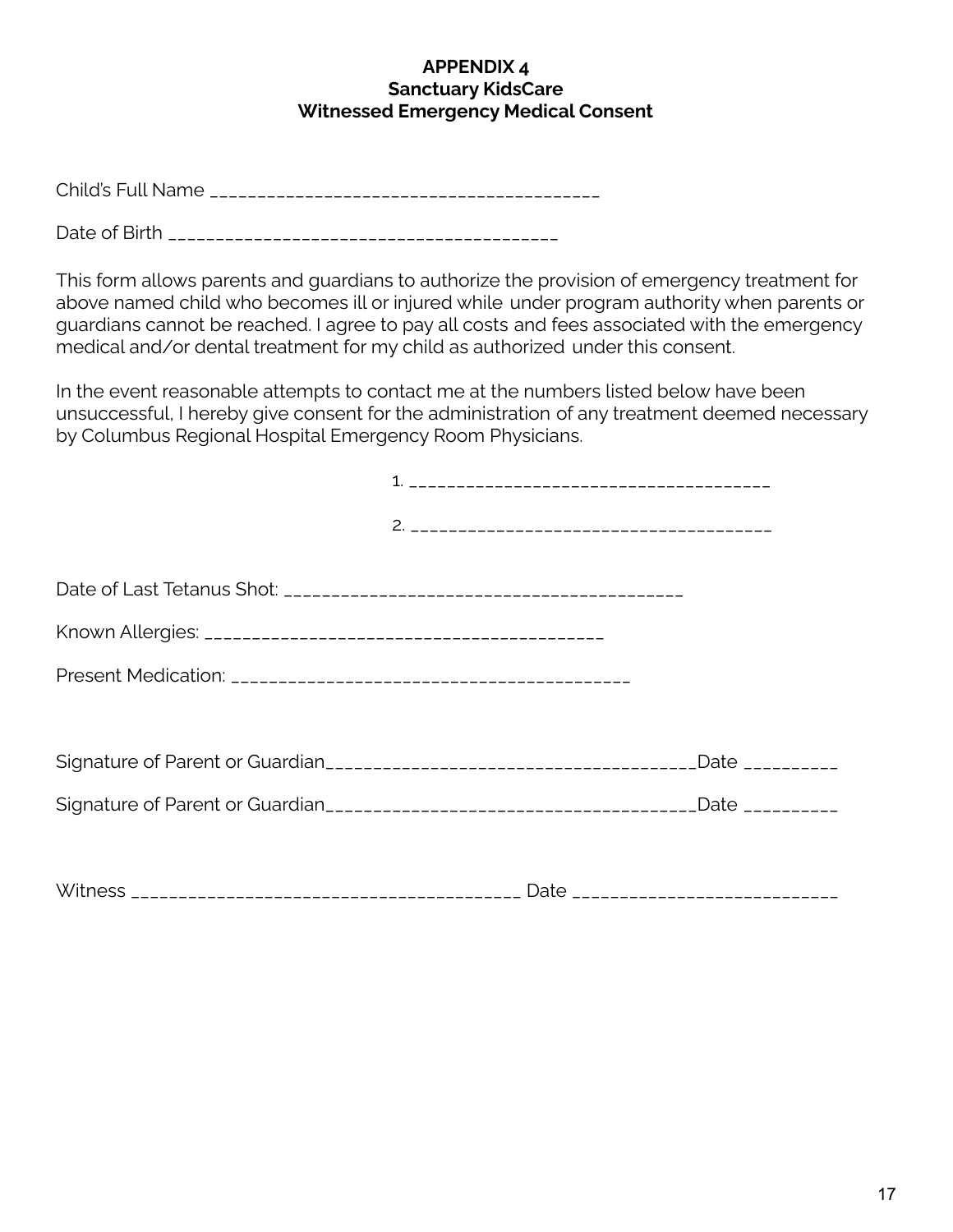### **APPENDIX 5 Sanctuary KidsCare Harassment Policy**

| <b>Policy Title</b>      | <b>Workplace Harassment Prevention</b>                                                                                                                                                                                                                                                                                                                                                                                                                                                                                                                                                                                                                                                           |
|--------------------------|--------------------------------------------------------------------------------------------------------------------------------------------------------------------------------------------------------------------------------------------------------------------------------------------------------------------------------------------------------------------------------------------------------------------------------------------------------------------------------------------------------------------------------------------------------------------------------------------------------------------------------------------------------------------------------------------------|
| <b>Effective</b><br>Date | March 3. 2021August 3, 2018                                                                                                                                                                                                                                                                                                                                                                                                                                                                                                                                                                                                                                                                      |
| <b>Supersedes</b>        | June 1, 2019 March 22, 2018                                                                                                                                                                                                                                                                                                                                                                                                                                                                                                                                                                                                                                                                      |
| Approval                 | <b>Britni A. SaundersJonathan Vailes</b><br><b>State Personnel Director</b>                                                                                                                                                                                                                                                                                                                                                                                                                                                                                                                                                                                                                      |
| <b>References</b>        | Rehabilitation Act of 1973, as amended - 29 U.S.C. §794<br>Age Discrimination in Employment Act of 1967, as amended<br>- 29 U.S.C. Chapter 14 §621 (Pub. L. 90-202) (ADEA), IC 22-9-2<br>Title VII of the Civil Rights Act of 1964, as amended<br>- 42 U.S.C. Chapter 21 Subchapter VI §2000e (Pub. L. 88-352)<br>(Title VII)<br><b>Pregnancy Discrimination Act</b><br>is an amendment to Title VII of the Civil<br><b>Rights Act of 1964Governor's Policy</b><br>Statement, August 3, 2018Americans with<br>Disabilities Act of 1990, as amended<br>- 42 U.S.C. Chapter 126 §12101 et seq. (Pub. L. 101-336) (ADA). IC<br>$22 - 9 - 5$<br>National Origin Harassment - 29 C.F.R. §1606 et seq. |

#### PURPOSE

To establish workplaces where employees are not harassed or discriminated against due to race, color, creed, religion, sex, national origin, age, sexual orientation or gender identity, or physical or mental disability, and to ensureemployees have procedures available so that alleged violations of this policy can be investigated and addressed.

#### **SCOPE**

This policy applies to all employees under Sanctuary KidsCare the authority of the Governor and Lieutenant Governorof Columbus, Indiana. Separately elected officials are encouraged to adopt this or a similar policy concerning workplace harassment.

#### POLICY STATEMENT

Sanctuary KidsCare The State of Indiana (hereinafter the State) will strive to maintain an environment free fromsexual harassment and harassment based on race, color, creed, religion, sex, national origin, age, sexual orientation or gender identity, or physical or mental disability, and to implement this policy in a consistent and vigorous manner.

Each employee has the right to work in a professional environment that promotes equal opportunities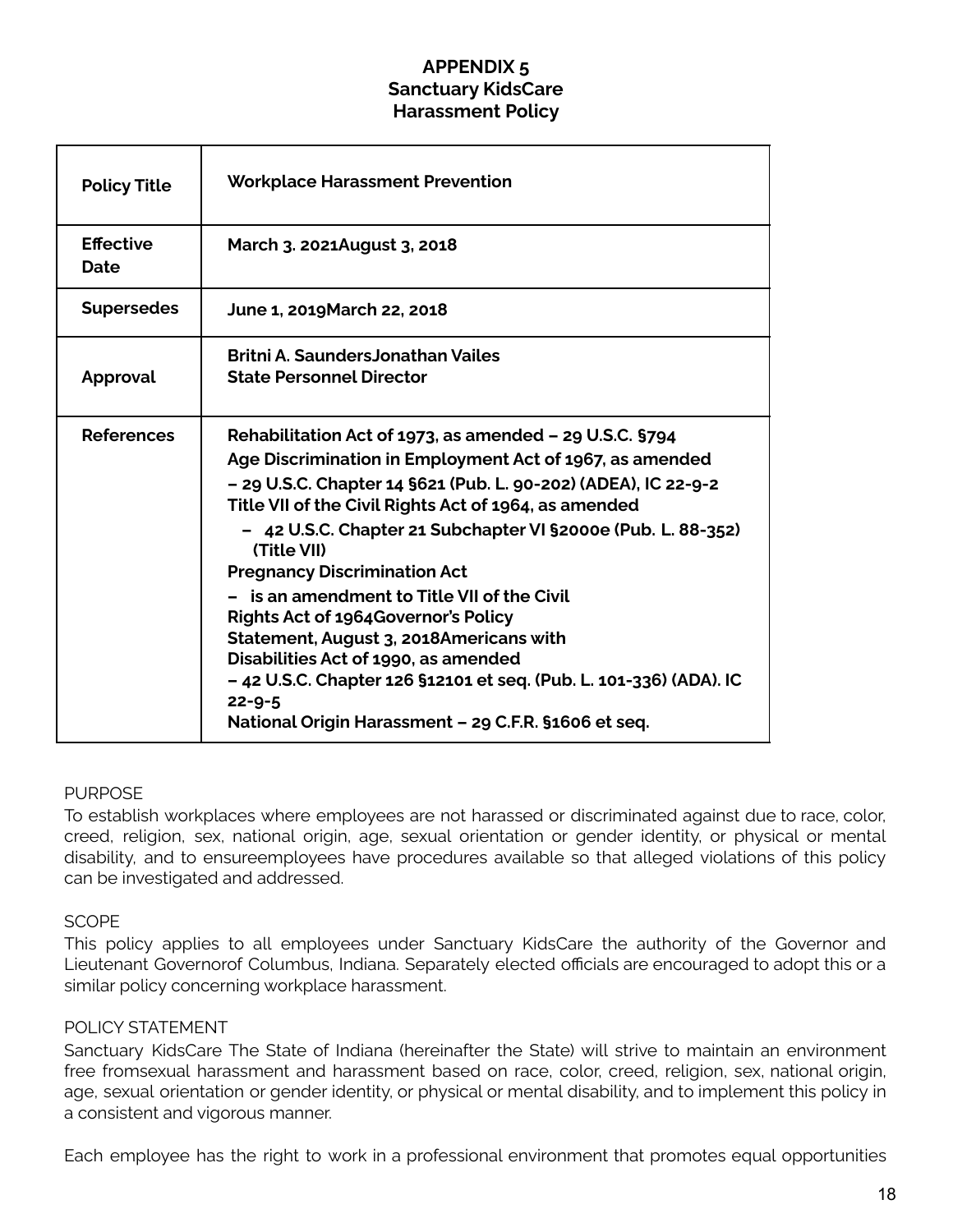and prohibits sexual harassment and harassment based on race, color, creed, religion, sex, national origin, age, sexual orientation or gender identity, and physical or mental disability, hereinafter referred to as protected status or protected class. Workplace harassment, whether verbal, physical or environmental, is unacceptable and will not be tolerated in KidsCareState Government. KidsCare The State will not tolerate workplace harassment, whether engaged in by fellow

employees, supervisors, officers, or by outside clients or other non-employees who conduct business with the State.The State encourages reporting of all incidences of alleged harassment, regardless of who the offender may be or the offender's status. To further encourage a working environment free of harassment and intimidation (including sexual harassment), the State will provide appropriate annual training of its workforce.

#### **DEFINITIONS**

Designated Contacts means those persons identified in Paragraph A.1 of the Procedures (below) as persons to whom allegations of harassment may be presented.

Employee means any person under Sanctuary KidsCare the authority of the Governor or Lieutenant Governor who observes or experiences harassment in the workplace.

Employer means any supervisory or managerial employee to whom an allegation of harassment is presented.

Harassment Based on Protected Class is defined as verbal or physical conduct that slanders or shows hostility or hatred toward an individual for any reason because of his/her protected status that: (1) has the purpose or effect of creating an intimidating, hostile, or offensive working environment; (2) has the purpose or effect of unreasonably interfering with an individual's work performance; or (3) otherwise adversely affects an individual's employment opportunities. The behavior need not be intentional in order to be considered harassment.

Examples of such conduct include, but are not limited to, the following: using code words ("those kind," "those people,"); verbal abuse; inflammatory comments; jokes; gestures; repeated reference to a person's protected class;assault; display in the workplace of suggestive objects or pictures; distribution of materials in the workplace that contain suggestive language or pictures; treating a person differently because of his/her protected status. This behavior is not acceptable in the workplace itself and in other work-related settings such as business trips and business-related social events.

Protected Class means race, color, creed, religion, sex, national origin, age, sexual orientation or gender identity,and physical or mental disability.

Sexual Harassment is defined as unwelcome sexual advances, requests for sexual favors, and other verbal orphysical conduct of a sexual nature when (1) submission to such conduct is made either explicitly or implicitly a term or condition of an individual's employment; (2) submission to or rejection of such conduct by an individual is used asthe basis for employment decisions affecting such individual; or (3) such conduct has the purpose or effect of unreasonably interfering with an individual's work performance or creating an intimidating, hostile, or offensiveworking environment. The behavior need not be intentional in order to be considered sexual harassment.

Examples of conduct of a sexual nature include, but are not limited to, the following: unwanted sexual advances;demands for sexual favors in exchange for favorable treatment or continued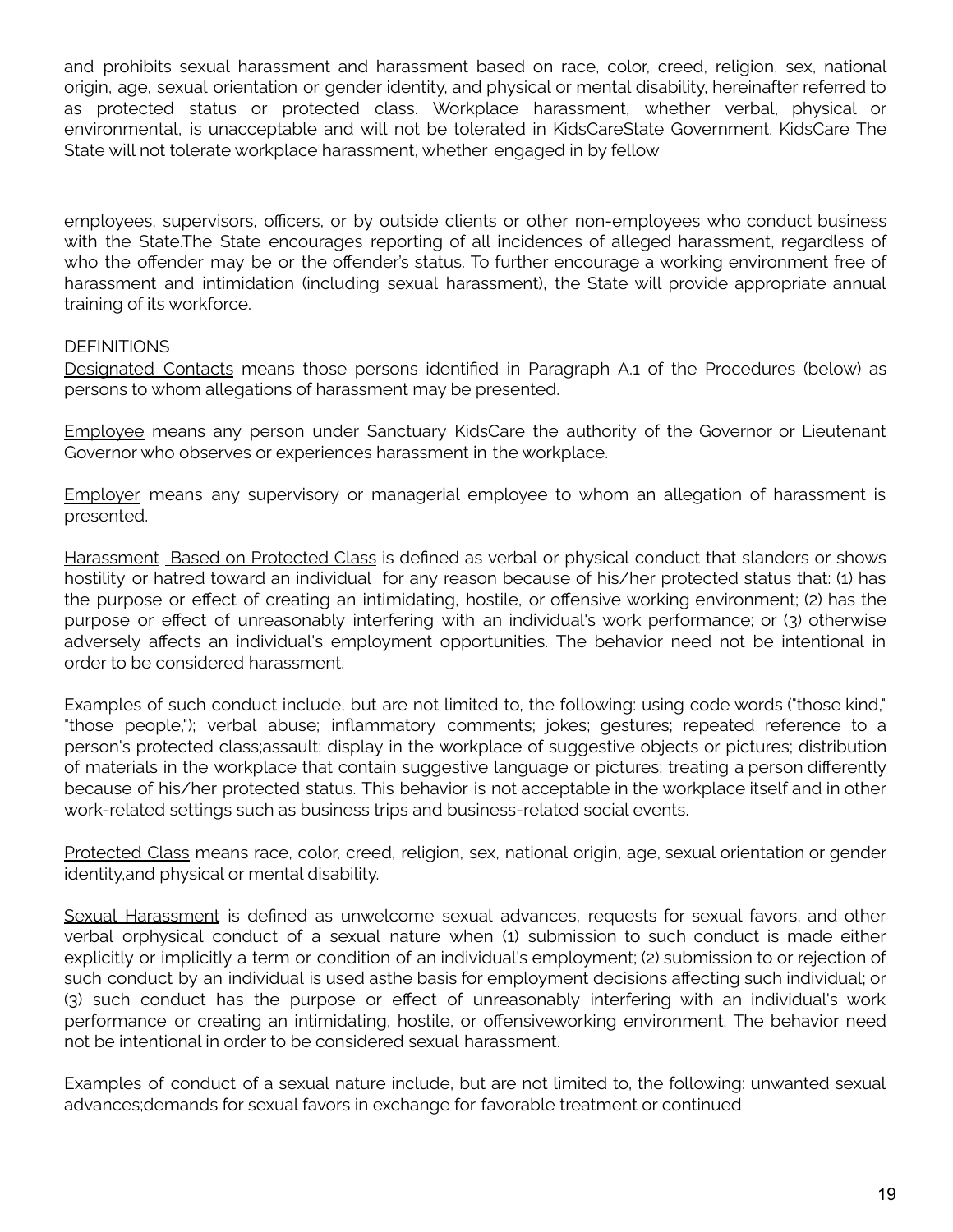employment; repeated sexual jokes, flirtations, advances or propositions; verbal abuse of a sexual nature; graphic, verbal commentary about an individual's body, sexual prowess or sexual deficiencies; leering; whistling; touching; pinching; assault; coerced sexual acts; suggestive, insulting, obscene comments or gestures; display in the workplace of sexually suggestive objects or pictures. This behavior is unacceptable in the workplace itself and in other work-related settings such as business trips and business-related social events.

#### **RESPONSIBILITIES**

Employees are responsible for:

complying with the prohibitions of this policy against harassment;

attending all training on this topic annually and as otherwise required by the employer;

reporting harassment to appropriate officials;

not retaliating against any person for reporting a complaint under this policy; and cooperating in any investigations into allegations of harassment.

#### Employers are responsible for:

distributing the Policy Statement (including this document containing the Responsibilities and Procedures onWorkplace Harassment Prevention, to subordinates;

complying with the prohibitions of this policy against harassment;

ensuring all the employees under his/her authority receive the required training on this topic annually;

establishing a workplace free of harassment by enforcing the provisions of this policy and acting promptly when prohibited conduct, objects, or pictures are discovered;

processing any allegations of harassment brought to the employer's attention;

not retaliating against any person for reporting a complaint under this policy; and

implementing any disciplinary or other action imposed as a result of an investigation into harassment.

#### Designated Contacts are responsible for:

investigating, or assigning an investigator to investigate, any allegations of harassment submitted to such contact promptly, completely, and thoroughly;

making appropriate recommendations concerning discipline or other actions necessary to remedy the harassment; and

advising all affected parties of the outcome of the investigation.

#### **PROCEDURES**

A. Reporting a Complaint

While the SSanctuary KidsCaretate encourages individuals who believe they are being harassed to firmly and promptly notify the offender that his/her behavior is unwelcome, KidsCare the State also recognizes that power and status disparities between an alleged harasser and a target may make such a confrontation impossible. In the event that such informal, direct communication between individuals is either ineffective or impossible, the following steps should be followed in reporting a workplace harassment complaint:

#### 1. Notification of Appropriate Staff or Agency

Individuals who believe they have been sexually harassed or harassed because of their status in a protected class, or individuals (including third parties) who have knowledge of sexual harassment or harassment based on protected class, may report the incident and/or alleged harasser to the following persons or agencies who have been identifiedand trained to receive complaints of workplace harassment: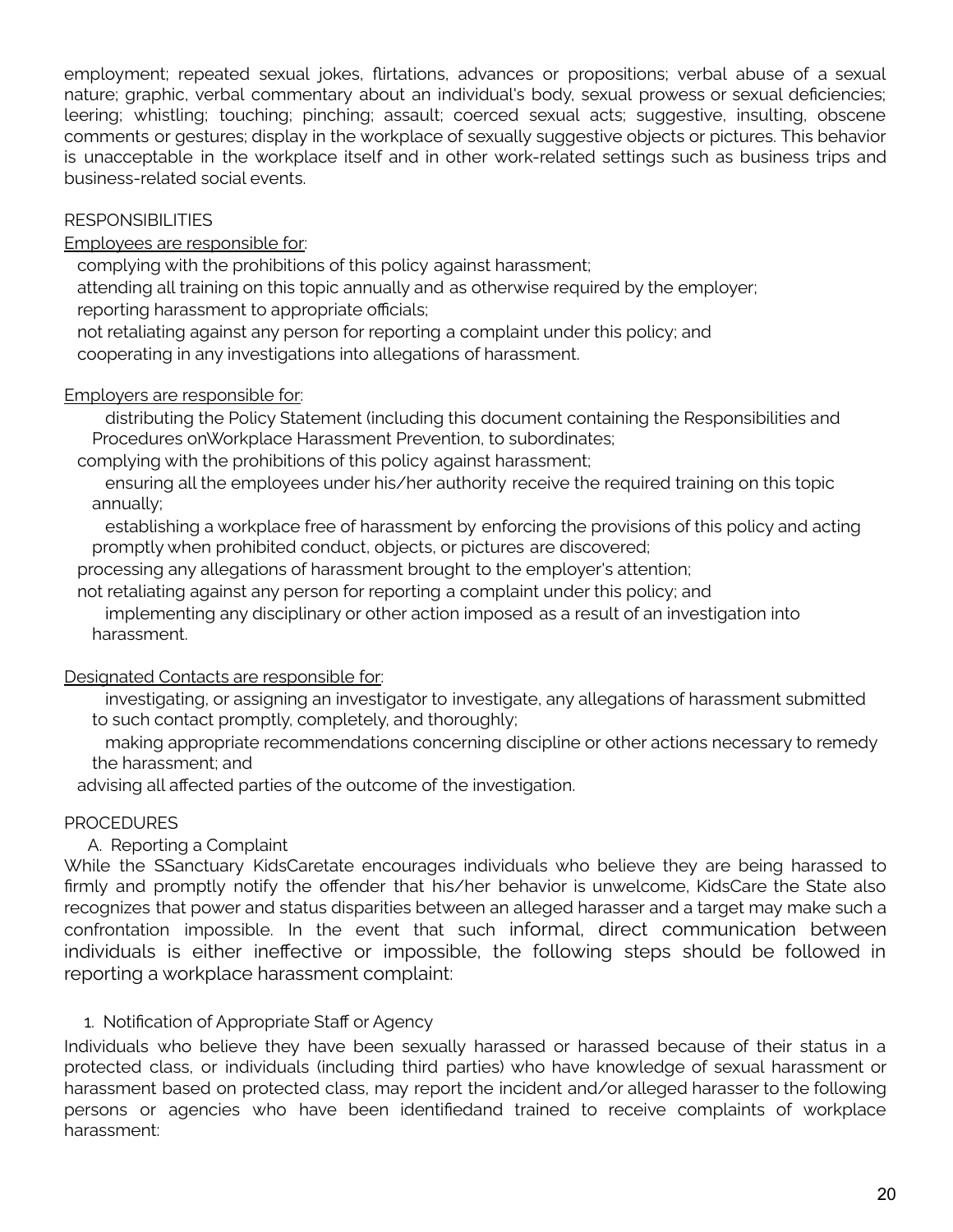DirectorAgency AA/EEO/ADA Coordinator Agency Human Resources Director Agency Head

**Supervisor** Sanctuary Life Incorporated President

Employee Relations Specialists Employee Relations Division, State Personnel Department (855) 773-4647, Choose employee relations option

Indiana Civil Rights Commission (ICRC) (317) 232-2600

Equal Employment Opportunity Commission (EEOC) (317) 226-7212 OR(800) 669-4000

#### 2. Description of Misconduct

An accurate, written record of objectionable behavior or misconduct is needed to resolve a complaint of workplace harassment. Verbal reports of harassment must be reduced to writing by either the complainant or the individual(s)designated to receive complaints and signed by the complainant. Individuals who believe they have been or currently are being harassed should maintain a record of objectionable conduct to effectively prepare and corroborate their allegations.

While KidsCarethe State encourages individuals to keep written notes in order to accurately record offensive conduct or behavior, it must be recognized that, in the event an investigation develops from the reported incident,the confidentiality of the complainant's written notes may not be recognized under Indiana law, and the notes may have to be disclosed.

#### 3. Time Frame for Reporting Complaints

KidsCareThe State encourages a prompt reporting of complaints so that rapid response and appropriate action may be taken. However, due to the sensitivity of these problems and because of the emotional toll such misconduct may have on an individual, no limited time frame will be instituted for reporting workplace harassment complaints. Late reporting of complaints will not, in and of itself, preclude KidsCarethe State from investigating.

#### 4. Protection Against Retaliation

KidsCare The State will not, in any way, retaliate against an individual who makes a report of workplace harassment,nor permit any supervisor, officer, or employee to do so. Retaliation is a serious violation of this policy and should be reported immediately. Any person found to have engaged in misconduct constituting retaliation against another individual for the good faith reporting of harassment may be disciplined up to and including dismissal from employment.

#### B. Investigating the Complaint

#### 1. Confidentiality

Any allegation of workplace harassment that is properly reported will be promptly investigated in as discreet a manner as practicable to protect the privacy of persons involved. KidsCareThe State will use its best efforts to maintain confidentiality throughout the investigatory process, to the extent appropriate under the circumstances. In most cases, the alleged harasser must be notified of the complaint made against him/her in order that he or she can be afforded the right to respond*.*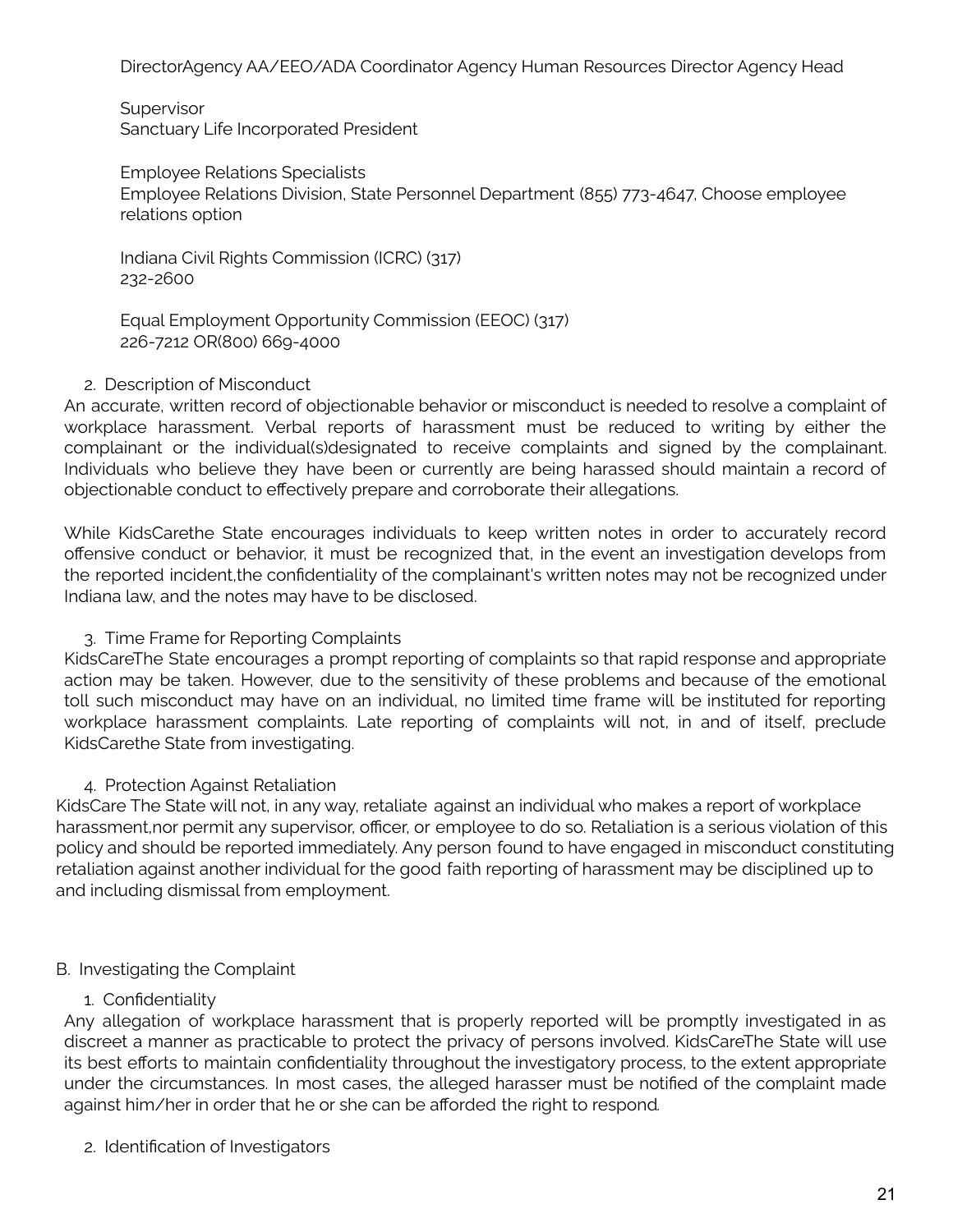Complaints will be investigated by the appropriate agency head or designee who may ask for assistance from qualified HR personnel in the State Personnel Department. In addition, other individuals may be included in reviewing the investigation and outcome at the discretion of the agency head or designee. or the designee of the StatePersonnel Director.

#### 3. Investigation Process

In pursuing the investigation, the investigator will identify him/herself to the involved parties and notify the alleged harasser of the investigation and the nature of the complaint. The investigator will thoroughly investigate the matter.

### C. Resolving the Complaint

A report of the findings of the investigation shall be compiled with all supporting documentation attached and forwarded to the agency head's designee and to the President of Sanctuary Life Inc.Employee Relations Division of the State Personnel Department. In determining whether the alleged conduct constitutes a violation of this or any other policy, the totality of the circumstances, such as the nature of the conduct and the context in which the alleged incident(s) occurred, will be considered.

#### 1. Sanctions

If the investigation results in a finding that a violation of this policy has been substantiated, then disciplinary action may be imposed up to and including dismissal from employment. If the investigation results in a finding that noviolation of this policy has been substantiated, but the conduct is inappropriate or unprofessional or violates another policy, then disciplinary action may be taken; however, there should be no reference to the phrases "sexualharassment" or "harassment" based on race, color, creed, religion, sex, national origin, age, sexual orientation or gender identity, or physical or mental disability" in such disciplinary action.

The findings and determination for action shall be communicated to the complainant and the alleged harasser. KidsCare'sThe State's findings do not, in any way, affect the complainant's right to pursue a complaint for sexual harassment or harassment based upon protected class with any appropriate state or federal authority.

It is the responsibility of all state employees to cooperate fully with any investigation covered under this policy. Failure to cooperate with investigations may result in disciplinary action.

Although KidsCare's the State's ability to discipline a non-employee harasser is limited, any KidsCarestateemployee who has been subjected to workplace harassment by a non-KidsCarestate employee should file a complaint so that the situation can be investigated and action may be taken.

#### 2. False Accusations

If an investigation results in a finding that the complainant falsely accused another of workplace harassment knowingly or in a malicious manner, the complainant may be disciplined up to and including dismissal from employment.

#### D. Maintaining a Written Record of the Complaint

KidsCareThe State will maintain a written record of each complaint and how it was investigated and resolved.Records shall be maintained by the Director State Personnel Department and by KidsCarethe Agency employing the alleged harasser and by the Agency employing the complainant (if different). If disciplinary action is taken, a record of that disciplinary action shall be maintained in the harasser's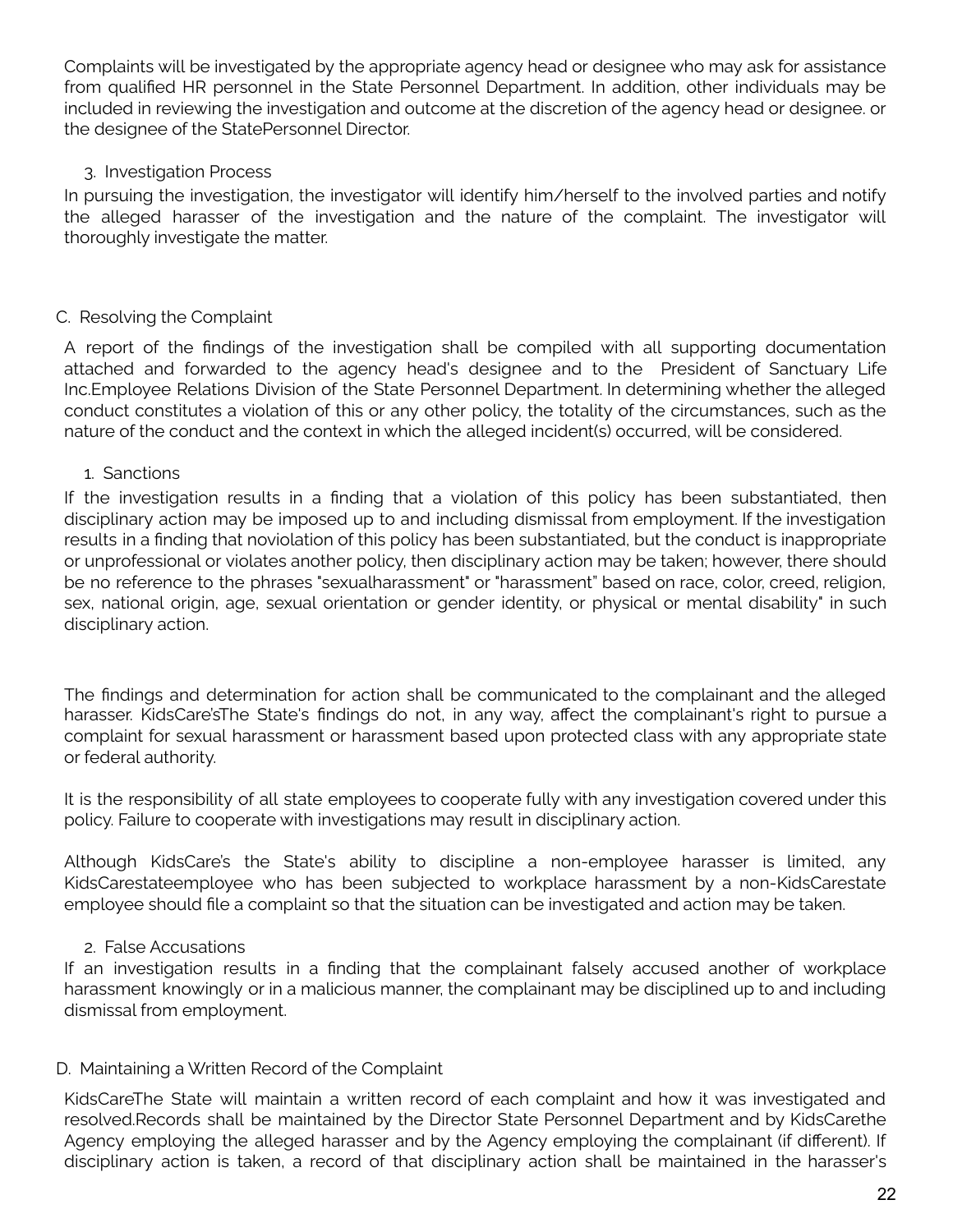personnel file in accordance with any applicable retention schedules.

**APPENDIX 6 Sanctuary KidsCare**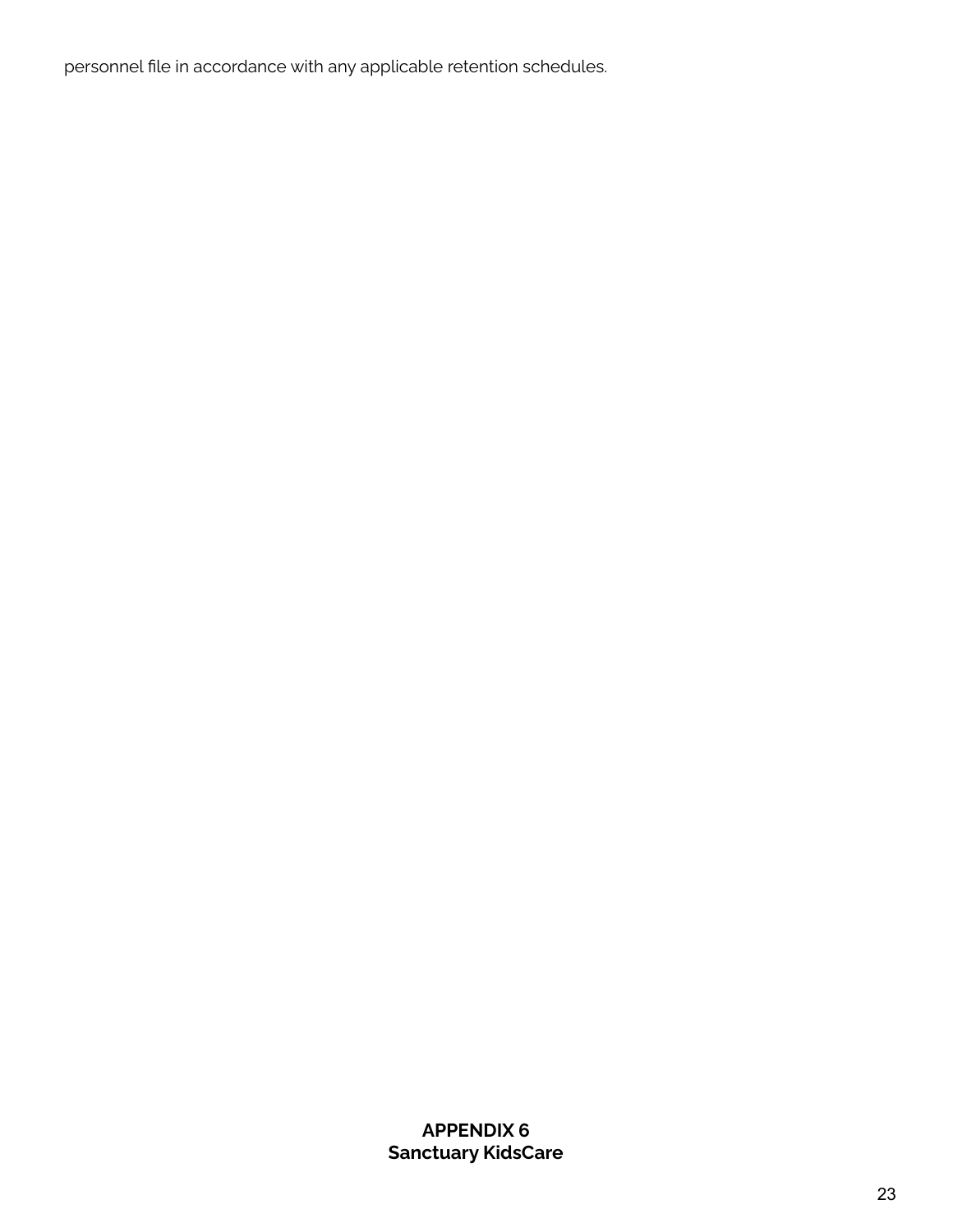## **MEDICAL GLOSSARY FOR YOUR FAMILY**

| Condition/Disease                       | Symptoms                                                                                                                   | <b>Method of infection</b>                                                                                                                                                                                   | <b>Exclusion From Facility</b>                                                                                                                | <b>Remarks</b>                                                                                                                                                           |
|-----------------------------------------|----------------------------------------------------------------------------------------------------------------------------|--------------------------------------------------------------------------------------------------------------------------------------------------------------------------------------------------------------|-----------------------------------------------------------------------------------------------------------------------------------------------|--------------------------------------------------------------------------------------------------------------------------------------------------------------------------|
| Fever (Temperature<br>over 100 degrees) | · Hot to the touch<br>Very fast or slow<br>breathing<br>Complaints of sickness<br>Pale or flushed<br>Listless or irritable | Direct and indirect<br>contact with<br>infected person                                                                                                                                                       | Yes, until feer free for 24<br>hours without medication                                                                                       | Dress child lightly<br>· Give lots of liquid<br>· Do not sponge with<br>alcohol · Avoid aspirin                                                                          |
| Diarrhea                                | · Frequent watery bowel<br>movements<br>· Sometimes<br>accompanies vomiting                                                | Direct and indirect<br>contact with person<br>or diarrhea                                                                                                                                                    | · Send home<br>immediately after 2-3<br>episodes<br>· Stays home until no<br>loose bowel<br>movement for 24<br>hours after resuming<br>eating | · Give only clear liquids<br>· Avoid milk<br>Give no medication<br>· Resume food<br>intake slowly · Be<br>careful of<br>dehydration                                      |
| Vomiting                                | · Loss of food by mouth -<br>not spitting up<br>Sometimes<br>accompanied by fever or<br>diarrhea                           | Direct and indirect<br>contact with person<br>or lost fluid                                                                                                                                                  | · Send home<br>immediately after 2<br>episodes<br>· Stays until 24 hours free<br>of vomiting                                                  | Give no food for 2-3<br>hours after vomiting<br>stops, then clear<br>liquids                                                                                             |
| Common Colds                            | Stuffy/Runny nose<br>· Sneezing<br>· Watery eyes<br>Chest congestion                                                       | Viral infection that<br>spreads via<br>respiratory secretions<br>in the air or contact<br>with soiled articles                                                                                               | Not unless child feels<br>too bad to attend                                                                                                   | Be very careful<br>about hygiene<br>when colds are<br>present                                                                                                            |
| Flu<br>(Influenza)                      | · Fever or chills<br>Sore throat<br>· Muscle aches<br>· Stuffy/Runny nose                                                  | Viral infection that<br>spreads via<br>respiratory secretions<br>in the air or contact<br>with soiled articles                                                                                               | Yes, until 24 hours after<br>fever                                                                                                            | · Encourage rest<br>· Limit activity<br>Increase clear liquids<br>· Use Tylenol or<br>Tempra for<br>fever                                                                |
| <b>Strep Throat</b>                     | Red sore throat<br>· Fever<br>· Sometimes vomiting                                                                         | <b>Bacterial infection</b><br>spread via respiratory<br>secretions,<br>sneezing, coughing, etc.                                                                                                              | Yes, for 24 hours after<br>treatment begins                                                                                                   | · If rash appears after<br>2nd or 3rd day, it is<br>considered Scarlet<br>Fever<br>Strep often lasts<br>nearly a week · Treat<br>immediately to avoid<br>Rheumatic Fever |
| Ear Infection                           | · Ear ache<br>Discomfort when lying<br>down<br>· Irritable<br>· Reduced appetite                                           | <b>Many Causes</b><br>- Water retained in ear<br>canal - Coughing that<br>aggravates Eustachian<br>tubes<br>- Other illnesses<br>such as colds<br>- Giving an infant a<br>bottle while flat on<br>their back | Not unless caused by or<br>accompanied by a<br>contagious illness such<br>as flu                                                              | · Treated by antibiotics<br>· Take full prescribed<br>dose · Make<br>follow-up<br>appointment with<br>Doctor<br>(very important)                                         |

| Condition/Disease | <b>Symptoms</b>                                                                                          | Method of infection                                                                                                                  | <b>Exclusion From Facility</b>                                                                                                                           | <b>Remarks</b>                                                                                                                          |
|-------------------|----------------------------------------------------------------------------------------------------------|--------------------------------------------------------------------------------------------------------------------------------------|----------------------------------------------------------------------------------------------------------------------------------------------------------|-----------------------------------------------------------------------------------------------------------------------------------------|
| Ringworm          | · Round area on skin<br>with blisters on<br>edge and clear<br>center<br>In scalp, bald patches<br>appear | Caused by fungus<br>from soil, passed<br>through personal<br>contact, or touching<br>personal articles, such<br>as clothing or combs | · Yes, unless child is<br>being treated by pills or<br>ointment If under<br>treatment, child must<br>not swim or<br>participate in contact<br>activities | Condition clears<br>with prompt.<br>consistent<br>treatment.<br>otherwise, it<br>spreads rapidly.<br>Observe other<br>children closely. |